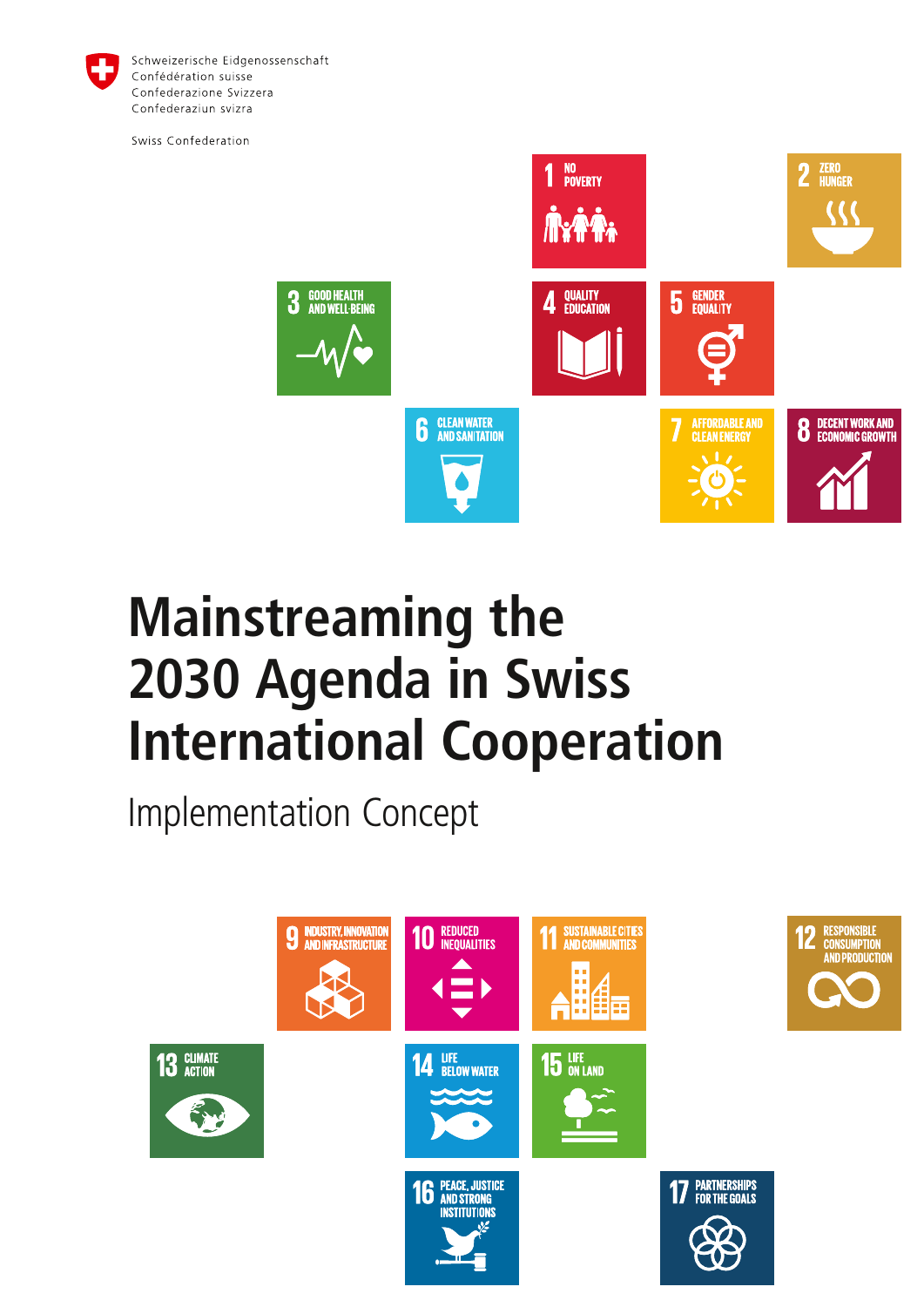# <span id="page-1-0"></span>List of Abbreviations

| <b>AAAA</b>  | Addis Ababa Action Agenda                                             |
|--------------|-----------------------------------------------------------------------|
| ARE          | Federal Office for Spatial Development                                |
| ARI          | Aggregated Reference Indicators                                       |
| <b>DRR</b>   | Disaster Risk Reduction                                               |
| ECOSOC       | UN Economic and Social Council                                        |
| <b>ESD</b>   | Education for Sustainable Development                                 |
| GI           | Global Institutions Division                                          |
| <b>GPE</b>   | Global Partnership for Education                                      |
| <b>GPEDC</b> | Global Partnership for Effective Development Co-operation             |
| <b>HLPF</b>  | UN High-Level Political Forum on Sustainable Development              |
| <b>HSD</b>   | Human Security Division                                               |
|              | IAEG-SDGs UN Interagency and Expert Group on SDG Indicators           |
| <b>IDANE</b> | Interdepartmental Sustainable Development Committee                   |
| <b>IISD</b>  | International Institute for Sustainable Development                   |
| <b>IMZ</b>   | International Cooperation on Migration                                |
| <b>MDGs</b>  | Millennium Development Goals                                          |
| MI           | Millennium Institute                                                  |
| <b>NDC</b>   | Nationally Determined Contributions                                   |
| <b>NGO</b>   | Non-Governmental Organisation                                         |
| <b>ODA</b>   | Official Development Assistance                                       |
| OECD         | Organisation for Economic Co-operation and Development                |
| PLAFICO      | Platform on Funding International Cooperation on Environmental Issues |
| <b>RC</b>    | Resident Coordinator                                                  |
| <b>SDC</b>   | Swiss Agency for Development and Cooperation                          |
| <b>SDGs</b>  | Sustainable Development Goals                                         |
| <b>SECO</b>  | State Secretariat for Economic Affairs                                |
| SN4A         | Sustainable Nutrition for All                                         |
| UN           | <b>United Nations</b>                                                 |
| UNITAR       | United Nations Institute for Training and Research                    |
| <b>VNR</b>   | <b>Voluntary National Reviews</b>                                     |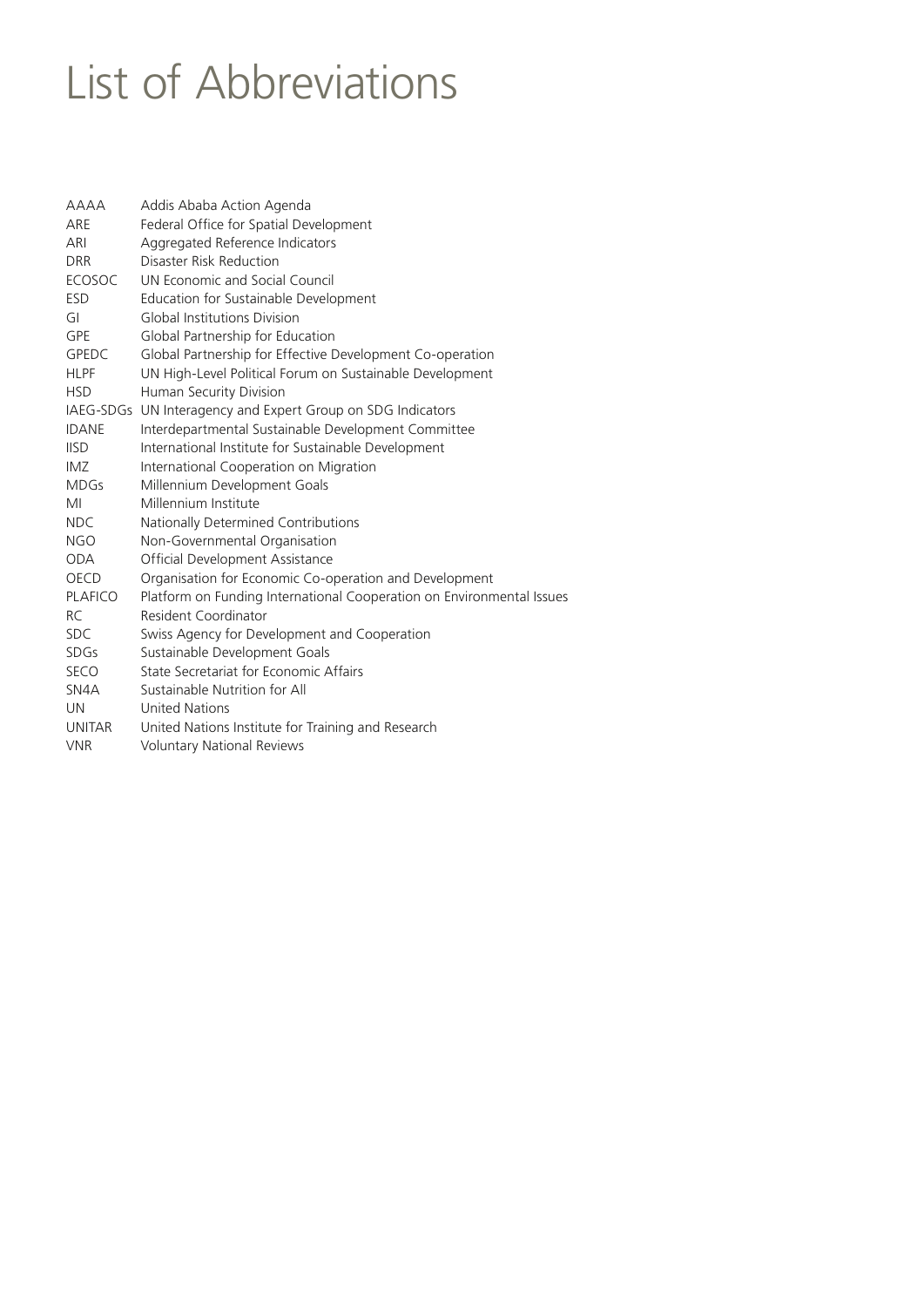# Table of Contents

|   | <b>List of Abbreviations</b>                                                      |    |
|---|-----------------------------------------------------------------------------------|----|
| 1 | <b>Executive Summary</b>                                                          | 4  |
| 2 | Introduction                                                                      | 6  |
| 3 | Mainstreaming the 2030 Agenda in Swiss international cooperation                  | 7  |
|   | 3.1 Key principles                                                                | 7  |
|   | 3.2 Taking action in partner countries                                            | 7  |
|   | 3.3 Mainstreaming the 2030 Agenda in the multilateral context                     | 10 |
|   | 3.4 The case for multi-bi partnerships                                            | 10 |
|   | 3.5 Working with non-governmental partners                                        | 11 |
|   | 3.6 Baseline, needs and opportunities                                             | 11 |
|   | Examples                                                                          | 12 |
| 4 | The 2030 Agenda and its global implications                                       | 16 |
|   | 4.1 The 2030 Agenda: a paradigm shift for international cooperation               | 17 |
|   | 4.2 Global institutional set-up                                                   | 17 |
| 5 | Relevance of the 2030 Agenda for Switzerland<br>and its international cooperation | 19 |
|   | 5.1 Switzerland's implementation of the 2030 Agenda                               | 19 |
|   | 5.2 Switzerland's International Cooperation: 2017-2020 Dispatch                   | 20 |
|   | 5.3 The role for Swiss International Cooperation                                  | 21 |
| 6 | Results: Accountability, monitoring, evaluation and reporting                     | 22 |
|   | 6.1 Accountability                                                                | 22 |
|   | 6.2 Monitoring, evaluation and reporting                                          | 23 |
| 7 | List of publications and guiding tools                                            | 25 |
| 8 | List of references                                                                | 26 |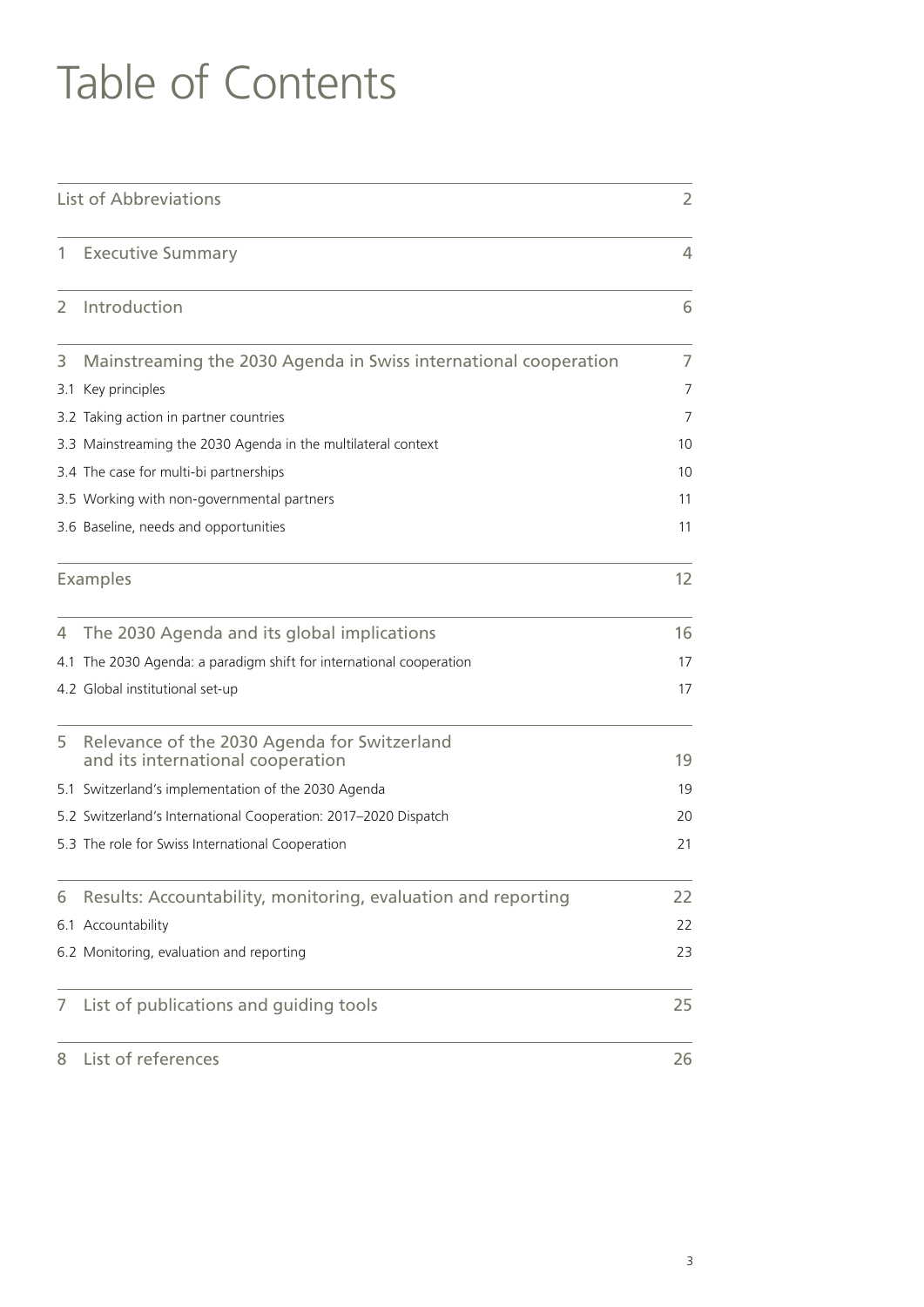# <span id="page-3-0"></span>1 Executive Summary

Adopted in September 2015 by the 193 member states of the United Nations (UN), the 2030 Agenda for Sustainable Development calls for "transforming our world". International cooperation has a relevant role to play in this ambitious endeavour and to provide a relevant contribution to this global transformation, including the overarching commitment to "leave no-one behind". It addresses core values of international cooperation and provides a useful framework to support collaborative efforts towards a common set of goals.

The 2030 Agenda takes a transformational approach to tackling development issues integrating all three dimensions of sustainability (economy, society, environment), and putting a strong focus on the reduction of inequalities rather than on poverty alone. The implementation of the 2030 Agenda and its 17 Sustainable Development Goals (SDGs) requires a whole-of-government approach, with governments and non-state local stakeholders at all levels collaborating *beyond* sectoral silos.

SDG 17 and the Addis Ababa Action Agenda (AAAA) – an integral part of the 2030 Agenda – serve as a compass for partnerships and as the means for implementation from the global to the local level. While emphasising that each country has primary responsibility for its own economic and social development, the AAAA stipulates that official development assistance (ODA) should increasingly be used to complement the efforts of partner countries to mobilise public resources domestically and to crowd-in private finance.

The high level of ambition, universality, broad scope of action, and integrative character of the SDGs as well as the need to work with new approaches, instruments and partners, require a paradigm shift in international cooperation. The objectives of this concept paper are 1) to enhance the understanding of the 2030 Agenda and its implications for Swiss international cooperation, and 2) to provide concrete guidance for working with the 2030 Agenda and the SDGs in practice. It is therefore primarily targeted at Swiss international cooperation actors, both state and non-state.

For Switzerland, mainstreaming the 2030 Agenda in *country-level cooperation* means actively supporting its partner countries in implementing the 2030 Agenda and achieving the SDGs, while testing new instruments and increasingly engaging in multi-stakeholder partnerships with private and public actors and multilateral institutions (UN, World Bank, Regional Development Banks, etc.). At *global level*, Swiss international cooperation promotes norms that are aligned with the vision of the 2030 Agenda, It accelerates the agreed Agendas' (2030, Addis Ababa Action Agenda, Paris Climate Accord and Sendai Framework for Disaster Risk Reduction) implementation through partnerships and strengthens accountability in the follow-up of the Agenda.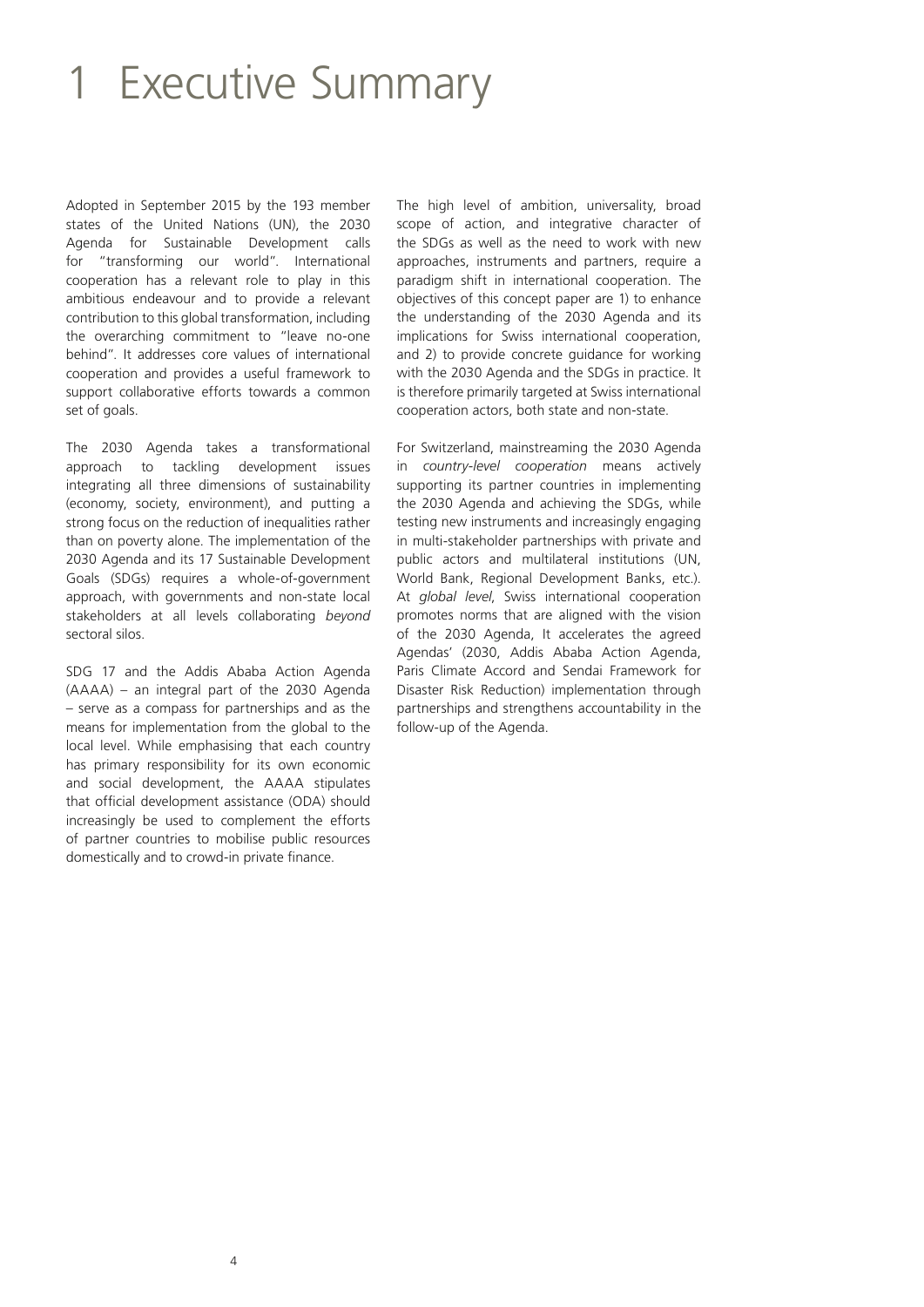The present concept seeks to further the mainstreaming of the 2030 Agenda at all levels of action:

- » At the level of **national sustainable development strategies**, Swiss actors will actively support and engage in multistakeholder coordination on partner countries' sustainable development strategies; advocate for evidence-based policymaking as well as transparent and inclusive consultation processes; and provide substantive inputs while making use of Swiss best practice.
- » In the context of defining and implementing **cooperation strategies**, Swiss international cooperation actors will align strategic scope, programmes, projects and approaches to partner countries' sustainable development strategies and SDG priorities; seek cross-sectoral linkages between the different intervention domains; engage in multi-stakeholder dialogues and partnerships; and consider jointprogramming and new fields of action.
- » At **project level**, Swiss international cooperation activities should be oriented towards their potential impact and contribution to the SDGs; consider interactions and linkages between sectors and relevant SDG targets; stimulate new partnerships and financing models; and leverage private finance.

The same principles and approaches apply to "multibi" partnerships, as multilateral organisations play a key role and interface function in catalysing action towards the achievement of the SDGs.

Switzerland is committed to support its partner countries in strengthening statistical capacities in order to facilitate evidence-based policymaking with a view to realising the SDGs. Likewise, Switzerland will also continue its engagement for a solid accountability framework and thus support its partner countries' own efforts to conduct Voluntary National Reviews and participate in the UN High-Level Political Forum on Sustainable Development (HLPF). At the same time, the monitoring and reporting system for Switzerland's international cooperation, including its Aggregated Reference Indicators (ARI), is incrementally being adapted in order to align it further with the SDGs.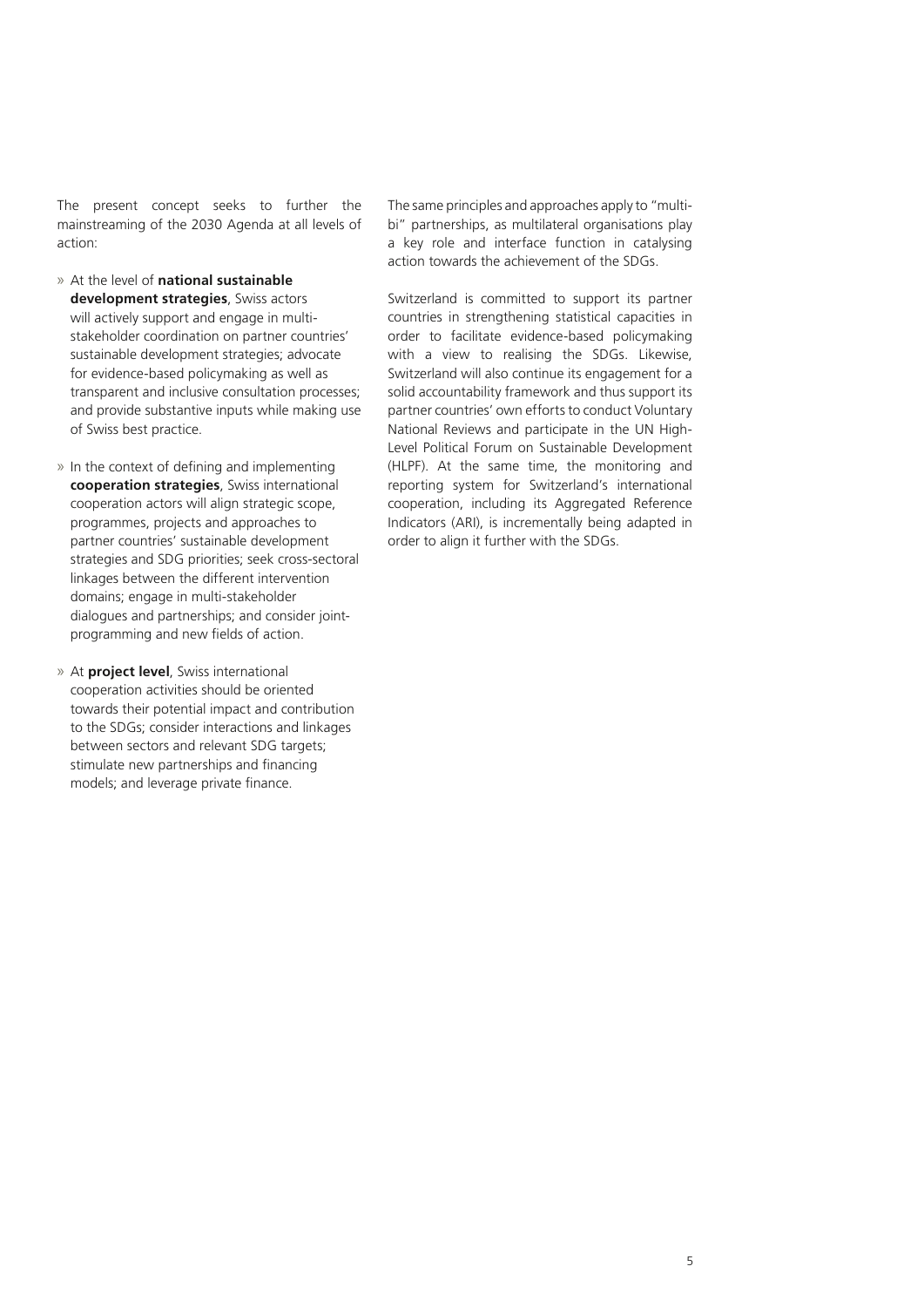# <span id="page-5-0"></span>2 Introduction

In September 2015, the 2030 Agenda for Sustainable Development was adopted by the 193 member states of the United Nations as a shared vision of humanity. It serves as a global frame of reference for sustainable development until 2030. The Agenda covers all three dimensions of sustainable development (social, economic and environmental) in a balanced way and is applicable to all countries (universality). The 17 Sustainable Development Goals (SDGs), which are underpinned by 169 targets, form the centrepiece of the 2030 Agenda. Switzerland is committed to implementing the 2030 Agenda at the national and international levels and to working towards the realisation of the ambitious SDGs. At the international level, this brings both new challenges and opportunities, not least in the domain of international development cooperation.

This paper is targeted at all Swiss international cooperation actors, both state and non-state. The objective is to enhance their understanding of the 2030 Agenda, its main implementation principles and its implications for Swiss international cooperation. It aims also to inspire concrete action towards the implementation of the common goals framework.

The paper is structured as follows:

- » Section 3 gives an overview of the main implementation principles defined by the 2030 Agenda and provides Swiss international cooperation actors with concrete ideas on how to promote the implementation in their partner countries. Illustrations of examples drawn from existing projects and partnerships are shown in the centre of the document.
- » Section 4 outlines the new development paradigm set out in the 2030 Agenda and briefly explains the global institutional set-up.
- » Section 5 focuses on Switzerland's implementation process and outlines how the 2030 Agenda has been taken into consideration in the Dispatch on Switzerland's International Cooperation 2017–2020.
- » Section 6 elaborates on the issues of accountability, monitoring, evaluation and reporting.

This underlying concept of this paper is based on existing policies, strategies, institutional structures and processes of Swiss international cooperation in 2018.

It does not aim to propose or anticipate a potential reform or transformation of the future role of international cooperation which could result from a comprehensive mainstreaming of the 2030 Agenda.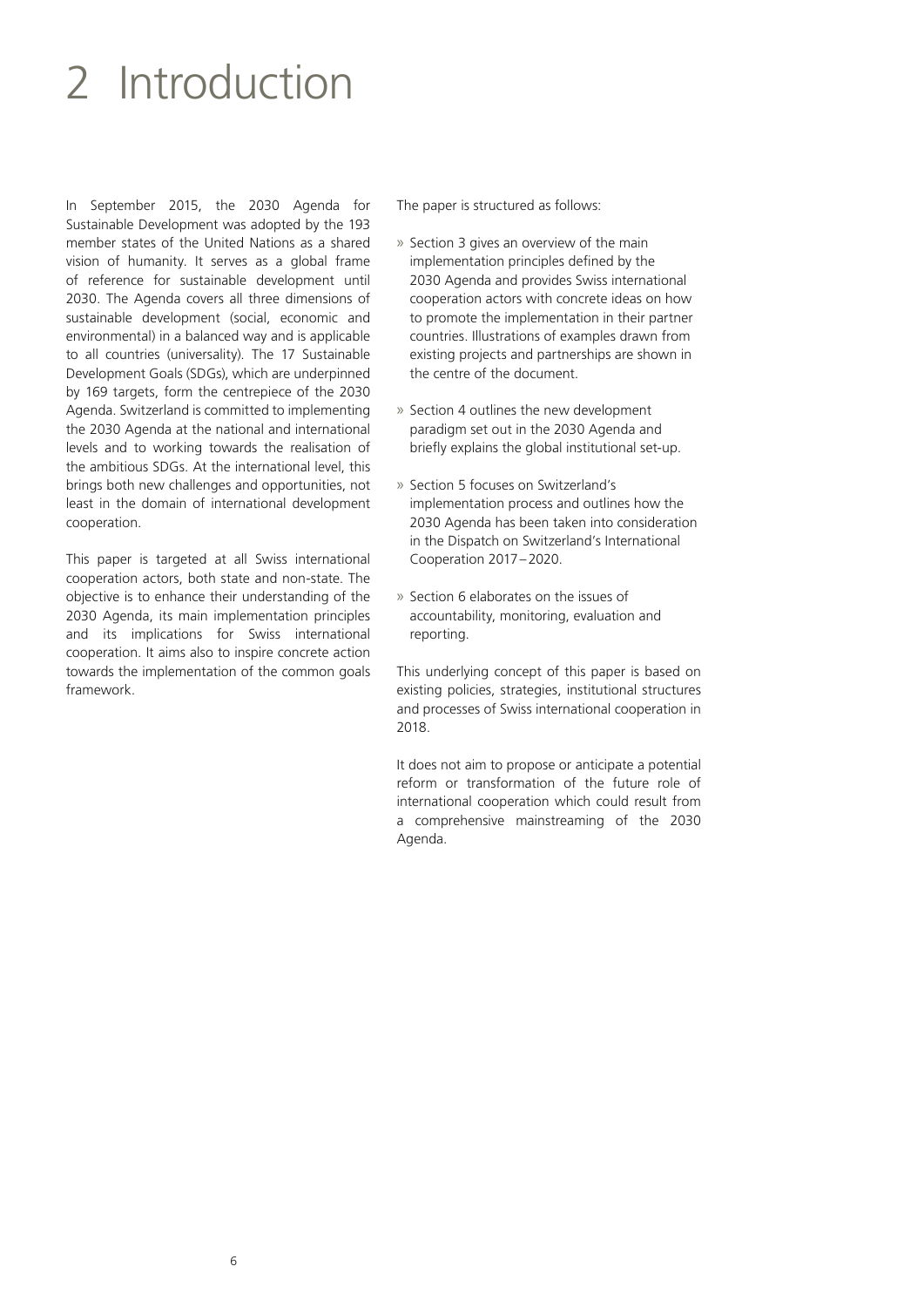# <span id="page-6-0"></span>3 Mainstreaming the 2030 Agenda in Swiss international cooperation

#### 3.1 Key principles

The 2030 Agenda has introduced and/or strengthened several implementation principles that are relevant for Swiss international cooperation<sup>1</sup>. They include:

- » Leave no-one behind and reach the nations, peoples and segments of society furthest behind first
- » Multi-stakeholder collaboration
- » Inter-sectoral collaboration/connecting the three dimensions of sustainable development (economy, society, environment)
- » Policy coherence/whole-of-government approach
- » Leveraging additional finance with Official Development Assistance (ODA) (e.g. blended finance) and testing innovative financing mechanisms

Furthermore, Swiss international cooperation actors support partner countries in establishing their own national implementation processes that:

- » are evidence-based
- » take a whole-of-government approach and foster inter-sectoral policymaking
- » are inclusive and engage a range of governmental and non-governmental stakeholders
- » are accountable (national reporting, Voluntary National Reviews (VNR))
- » comply with the Busan Global Partnership on Effective Development Co-operation (GPEDC) -principles<sup>2</sup>

#### 3.2 Taking action in partner countries

At the multilateral level, Switzerland promotes norms that are aligned with the vision of the 2030 Agenda. It also works towards an acceleration of the Agenda's implementation through partnerships and by strengthening accountability in the followup of the 2030 Agenda.

At bilateral level, Switzerland supports its partner countries in the implementation of the 2030 Agenda, while focussing on strategic support for the elaboration of national sustainable development strategies based on the SDGs and inter-sectoral approaches that link government priorities with two or more issues relevant to Swiss international cooperation (Dispatch 2017–20, p. 2,370). At the same time, it provides programmatic support for domestic sustainable development objectives of partner countries. The specific instruments and measures as well as the level of ambition are determined by the local context. Moreover, multistakeholder projects, collaboration with the private sector, civil society or inter-sectoral and multi-actor approaches are already taking place in line with the SDGs (see examples). The objective of Swiss international cooperation is to use the 2030 Agenda as an overarching framework defining the scope for a contribution to sustainable development and to scale-up efforts based on expected uptake and impact. In practice, this could include some of the following measures and activities:

The term «Swiss international cooperation», as used throughout the present document, is oriented to the definition in the Dispatch 2017–20 and includes: 1) Humanitarian Aid (SDC); 2) Technical cooperation and financial aid for developing countries (SDC); 3) Economic and trade policy measures for development cooperation (SECO); 4) Transition aid and cooperation with Eastern Europe (SDC and SECO); 5) Measures for the promotion of peace and human security (HSD).

<sup>2</sup> <http://effectivecooperation.org/about/principles/>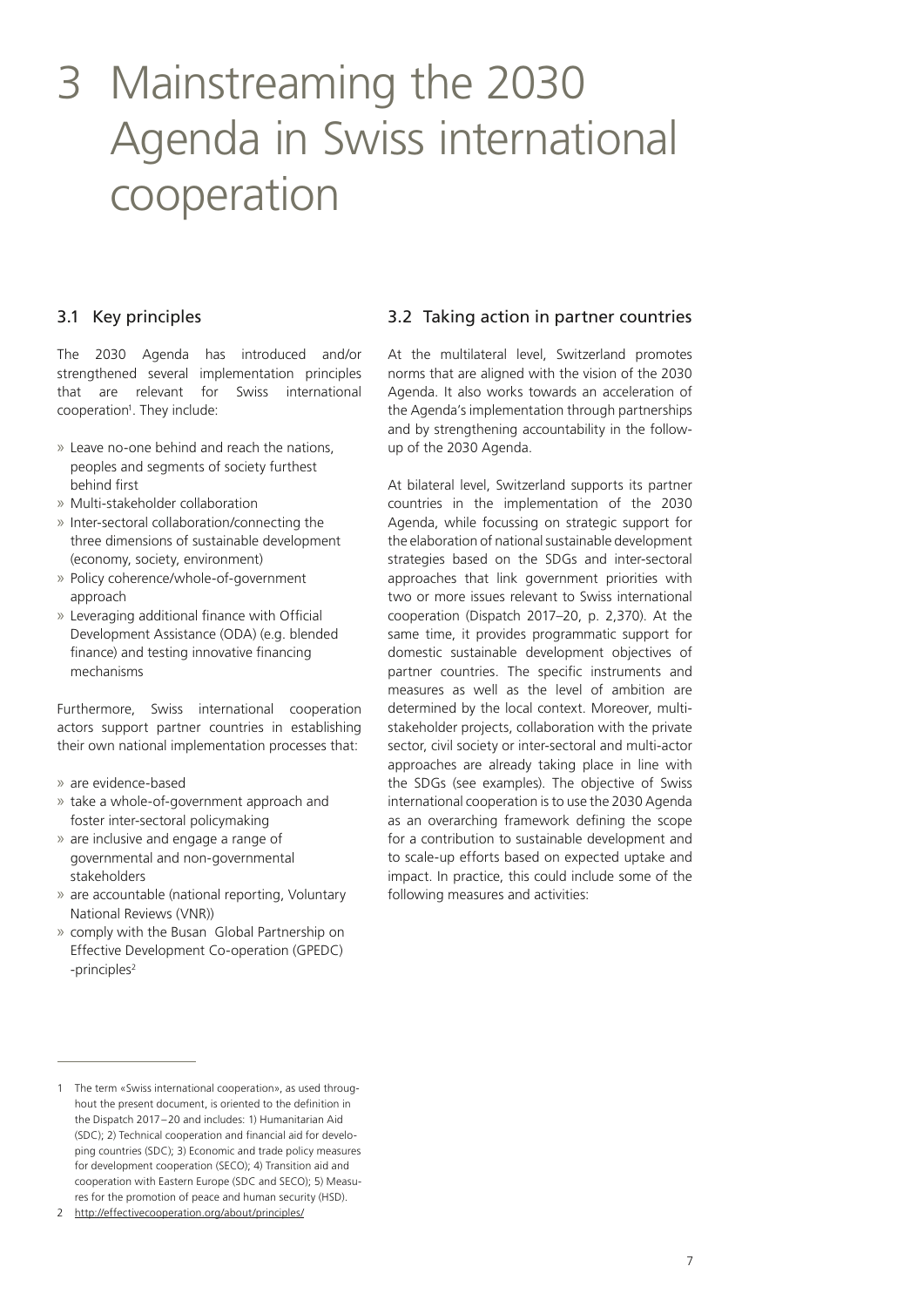# Measures and activities

#### **SUPPORT PARTNER COUNTRIES WITH REGARD TO NATIONAL STRATEGIES:**

- » Become actively involved in the coordination of partner countries' sustainable development strategies.
- » Provide thematic input where appropriate and needed.
- » Advocate and encourage, wherever relevant and feasible, the linkages and alignment of Development, Disaster Risk Reduction (DRR), Climate Change (NDC and adaptation plan) etc. strategies and plans at national and subnational level.
- » Advocate for evidence-based policymaking.
- » Advocate for transparent and inclusive consultation processes that include all relevant governmental and non-governmental stakeholders.
- » Advocate and encourage, where relevant and feasible, the use of SDG outcome indicators and targets in the countries' results frameworks and development plans.
- » Coordinate with stakeholders and partners.
- » Encourage partner countries to support services offered by the UN system and other international organisations, many of which are funded by Switzerland.
- » Make use of best practice from Switzerland in the national implementation of the 2030 Agenda (cf. section 5.1) and showcase contributions of projects to the SDGs in the respective partner country.

#### **ALIGN SWISS COOPERATION STRATEGIES TO THE 2030 AGENDA:**

- » Align Swiss cooperation strategies and multistakeholder support, programmes, projects and approaches to a common framework of countryled strategies based on locally prioritised SDG targets and indicators.
- » Seek cross-sectoral linkages and alignment between the different intervention domains.
- » Launch discussions on how Switzerland can best support the national implementation of the 2030 Agenda i) with responsible ministries and entities of the national administration, ii) among donors, iii) with UN representations/ agencies and international financial institutions in partner countries; iv) with other international cooperation partners (NGOs, private companies, foundations, universities etc.).
- » Participate in joint programming where possible (for example, joint monitoring with the EU and the government has taken place in Cambodia).
- » Consider support of partner countries in new fields of action, such as building capacity in statistical offices.
- » Organise events and invite stakeholders to demonstrate the Swiss commitment to the 2030 Agenda.
- » Report to head office about experiences, cases, best practice etc. for communication purposes, while making use of synergies to reduce redundancies between national and international reporting.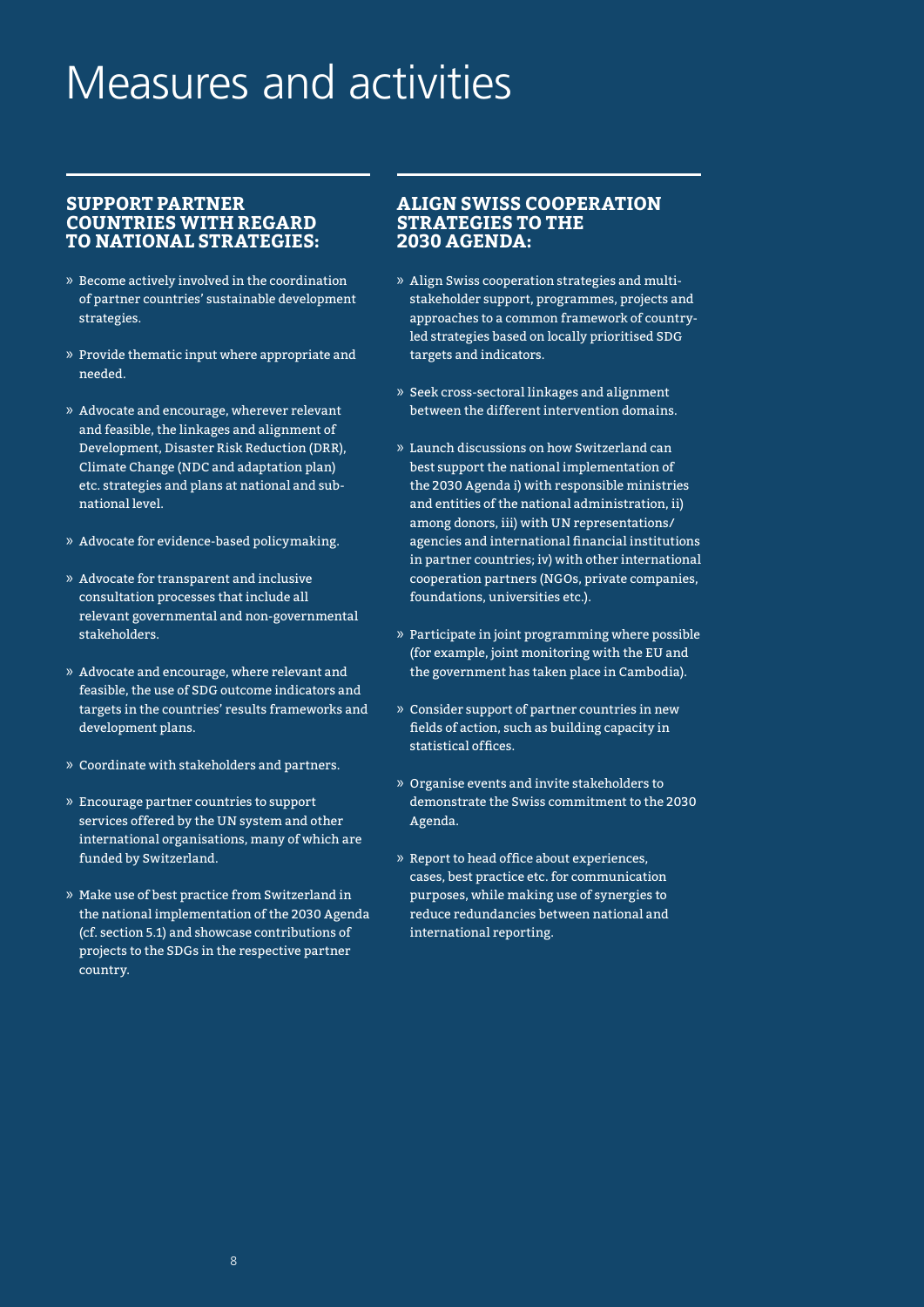### **AT PROGRAMME AND PROJECT LEVEL, ORIENT PROJECTS TOWARDS THEIR POTENTIAL IMPACT AND CONTRIBUTION TO THE SDGS:**

- » Ensure that programme/project objectives and implementation approaches are aligned with and contribute to partner countries' sectoral policies and plans and are embedded in the framework of the relevant cooperation strategy and locally prioritised SDG targets.
- » During planning and monitoring, consider interactions and linkages between SDG targets which might be or are affected by the project. A range of publications are available to support such activities, including the [Guide](https://www.icsu.org/cms/2017/05/SDGs-Guide-to-Interactions.pdf)  [to SDG interactions](https://www.icsu.org/cms/2017/05/SDGs-Guide-to-Interactions.pdf) (International Council for Science, 2017), the [Roadmap for Peaceful,](http://cic.nyu.edu/programs/sdg16plus)  [Just and Inclusive Societies \(SDG 16+\)](http://cic.nyu.edu/programs/sdg16plus) and the [Implementation Guides for the Sendai](https://www.preventionweb.net/drr-framework/sendai-framework/wordsintoaction/)  [Framework for DRR.](https://www.preventionweb.net/drr-framework/sendai-framework/wordsintoaction/)
- » Strengthen inter-sectoral approaches that link government priorities with two or more interlinked issues relevant to Swiss international cooperation.
- » Tackle issues contrary to SDG-alignment of projects, e.g. the concentration of topics and sectoral funding that work against multisectoral collaboration.
- » Consider synergies and trade-offs between SDGs and targets when implementing a project.
- » Add value through evidence-based policy dialogue (i.e. base your inputs and contributions on solid facts, for instance through research and evaluation).
- » Consider implementation partnership(s) and involve partners in "engineering" or "adaptation" exercises (e.g. brainstorming sessions, workshops etc.).
- » Reflect on how to bring the private sector on board (to sustain projects, leverage additional funding etc.). Where appropriate, test new financing procedures and instruments, such as social impact funding.
- » Seek advice from head offices (Swiss Agency for Development and Cooperation (SDC), State Secretariat for Economic Affairs (SECO), Human Security Division (HSD)), consult local/ international experts, learn from similar projects already engineered or adapted towards SDGs, and check best practices.
- » Evaluate potential, inter-sectoral expansion of thematic focus (along SDG-interlinkages).
- » Consider the transformative potential of crosscutting SDGs such as gender equality, health, employment or education for the fulfilment of many other SDGs, e.g. in the framework of lifelong learning, by strengthening educational activities in programmes across sectors (i.e. basic education and/or vocational training components integrated in programmes of other sectors).

This list is not exhaustive but it does show that (re-)engineering Swiss international cooperation activities at country level along the 2030 Agenda is feasible. Mainstreaming the 2030 Agenda in this context means broadening the scope of instruments, planning, institutional set-up, financing, partnerships and monitoring of project activities. This can be done by applying an SDG perspective throughout the project cycle, testing new (multi-stakeholder) partnerships and innovative financing instruments, and exploring ways to work in a truly inter-sectoral manner. Additional publications and guiding tools can be found in the section 7.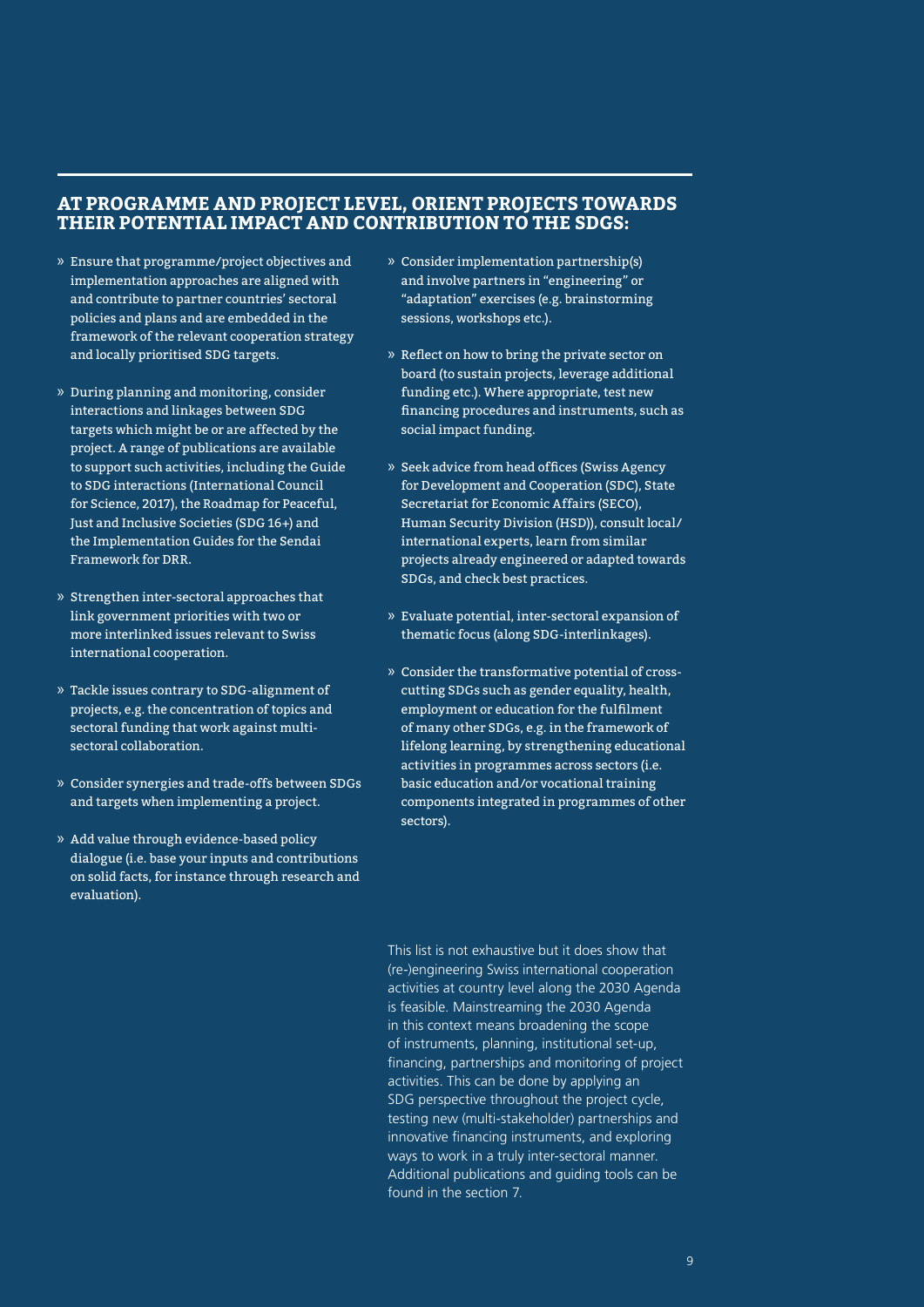#### <span id="page-9-0"></span>3.3 Mainstreaming the 2030 Agenda in the multilateral context

Multilateral organisations are key partners to deliver on the SDGs in the countries concerned through normative guidance, technical support, capacity building or service delivery. Accounting for 40% of overall ODA, multilateral agencies are key partners for the implementation of the SDGs. They are also key partners to ensure monitoring and accountability (cf. section 6). Through the 2017–2020 Dispatch, Switzerland provides core funding to 15 priority organisations and funding for six priority humanitarian organisations which are required to align with the 2030 Agenda. Switzerland supports this alignment through its support for the organisations' normative functions and active engagement in their governing bodies to influence their programmatic work.

The paradigm shift engendered by the 2030 Agenda also changes the way multilateral agencies provide support to programme countries. Switzerland supports its priority agencies in working in a more integrated manner towards the SDGs. This requires changes in the way the organisations work together in the countries concerned. The current process of reform of the United Nations development system is particularly important in this regard. Switzerland is actively engaged in supporting this process, with particular emphasis on improving the coordination of UN agencies at the country level under the leadership of a strengthened resident coordinator (RC). In addition, Switzerland is also engaged in ensuring that the agencies plan and where appropriate deliver together on the SDGs at global and country levels.

### 3.4 The case for multi-bi partnerships

Multilateral organisations are important partners of Swiss international cooperation – also at bilateral level. In most cases, UN agency offices in partner countries work in accordance with the "One UN" approach and are thus headed by a resident coordinator (RC). They have a mandate to promote the 2030 Agenda and SDGs in their host countries and regions. They can play a key role scaling up and leveraging Switzerland's local engagement to support SDG implementation.

Partnerships with multilateral actors at bilateral level, including UN organisations, regional development banks and the World Bank Group should be used as follows:

- » Encourage and support multilateral organisations to promote the 2030 Agenda and the SDGs.
- » Call for mainstreaming the 2030 Agenda in strategies and activities of multilateral institutions in partner countries. Support the "One UN"-approach of UN agencies with regard to their SDG engagement at national and local level.
- » Use multilateral coordination mechanisms in partner countries and regions to facilitate SDG mainstreaming in public and private sectors.
- » Call for and support cross-sectoral and multistakeholder joint programming.
- » Earmark multi-bi transactions (= non-core contributions to multilateral organisations) as well as contributions to trust funds and joint programming for the priority SDGs of Swiss international cooperation and its partner countries.

Multi-bi partnerships can serve the purpose of Swiss international cooperation and boost implementation of and alignment to the 2030 Agenda in partner countries and regions. By facilitating coordination among donors, public authorities and other relevant actors to implement programmes and projects, multi-bi partnerships catalyse action towards the achievement of the SDGs.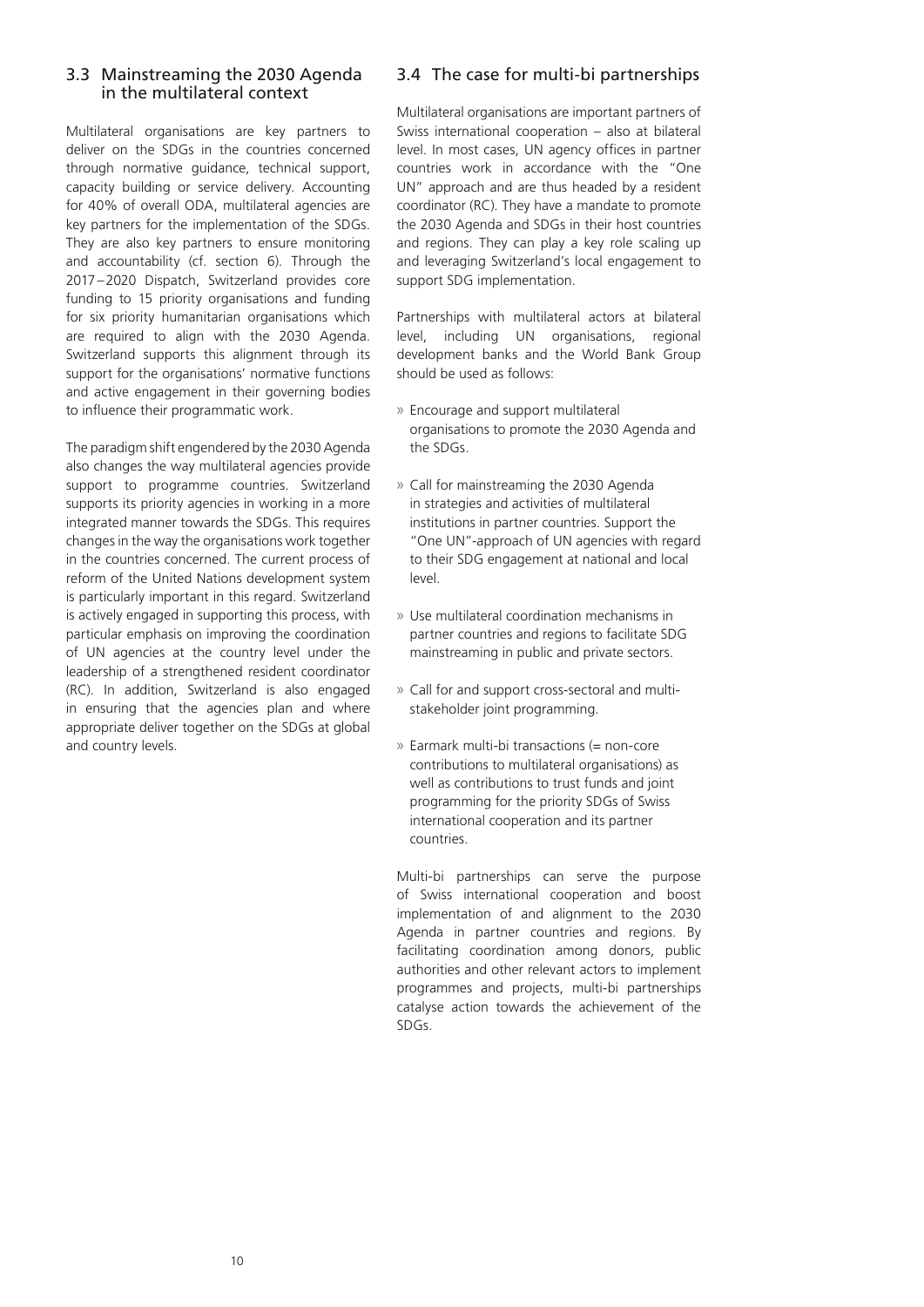#### <span id="page-10-0"></span>3.5 Working with non-governmental partners

The 2030 Agenda, and in particular SDG 17, emphasises the critical role of partnerships and the need to engage with a broad range of nongovernmental actors.

Swiss International Cooperation has a long tradition of partnerships with non-governmental actors, in particular with Swiss NGOs. Their specific expertise, competencies and networks constitute a crucial asset for achieving the goals set out in the Dispatch and the 2030 Agenda. One of the key pillars of the SDC model on institutional partnerships is to strengthen multi-sectoral partnerships and alliances in order to share expertise and replicate innovations. In addition, existing initiatives of the SDC's non-governmental partners constitute an important interface between interventions in their partner countries and raising awareness of the SDGs in Switzerland.

Switzerland's overall commitment to the 2030 Agenda provides momentum for joining forces with partners from civil society, academia and the private sector. Strengthened partnerships enable the different partners to contribute with their specific expertise to success and results. They are indispensable for working in a more comprehensive, integrated and future-oriented way. For example: as it is critical to address inter-linkages and tradeoffs across the SDGs, the diversity of Swiss NGO partners in terms of thematic and operational expertise will facilitate implementation of the 17 SDGs in an integrated and holistic way.

In addition, the ongoing process of integrating Swiss representations abroad provides an important momentum and opportunity to build on the diversity of Swiss actors, with a view to jointly achieving the objectives of the Dispatch and the 2030 Agenda.

#### 3.6 Baseline, needs and opportunities

Under the lead of the SDC and the Federal Office for Spatial Development (ARE), the Swiss Federal Administration conducted a baseline study to assess the state of implementation of the 2030 Agenda and identify areas for further streamlining with regard to the SDG targets. The baseline assessment covered both the domestic level and Switzerland's international contributions to achieving the SDG targets, including the contributions from development cooperation and external sectoral policies.

One of the assessment's main findings is that the thematic priorities of Swiss international cooperation are well aligned with the SDGs. Swiss international cooperation has established itself at the forefront of international issue-specific initiatives designed to advance the SDGs. There are only a small number of identified gaps, such as more targeted support of least developed countries or statistical capacity building.

It is important to consider the SDGs as a holistic framework requiring an integrated approach to problem solving as well as inter-sectoral coordination and cooperation.

The SDC, SECO and HSD are involved in a series of coordination mechanisms that are relevant for the implementation of the 2030 Agenda. These are shaped very differently and are in general dominated by sectoral interests (examples are IMZ Mechanism on Migration, PLAFICO on climate financing or IDANE Water). So far, the 2030 Agenda has played an important role in fostering collaboration among federal offices, e.g. in the context of the inter-ministerial task force, including representatives of up to 19 offices. There is a great opportunity for Swiss international cooperation actors to systematically use the 2030 Agenda as an overarching reference framework for interministerial collaboration and to anchor it in policy and coordination mechanisms. Good examples such as the foreign health policy can serve as a model.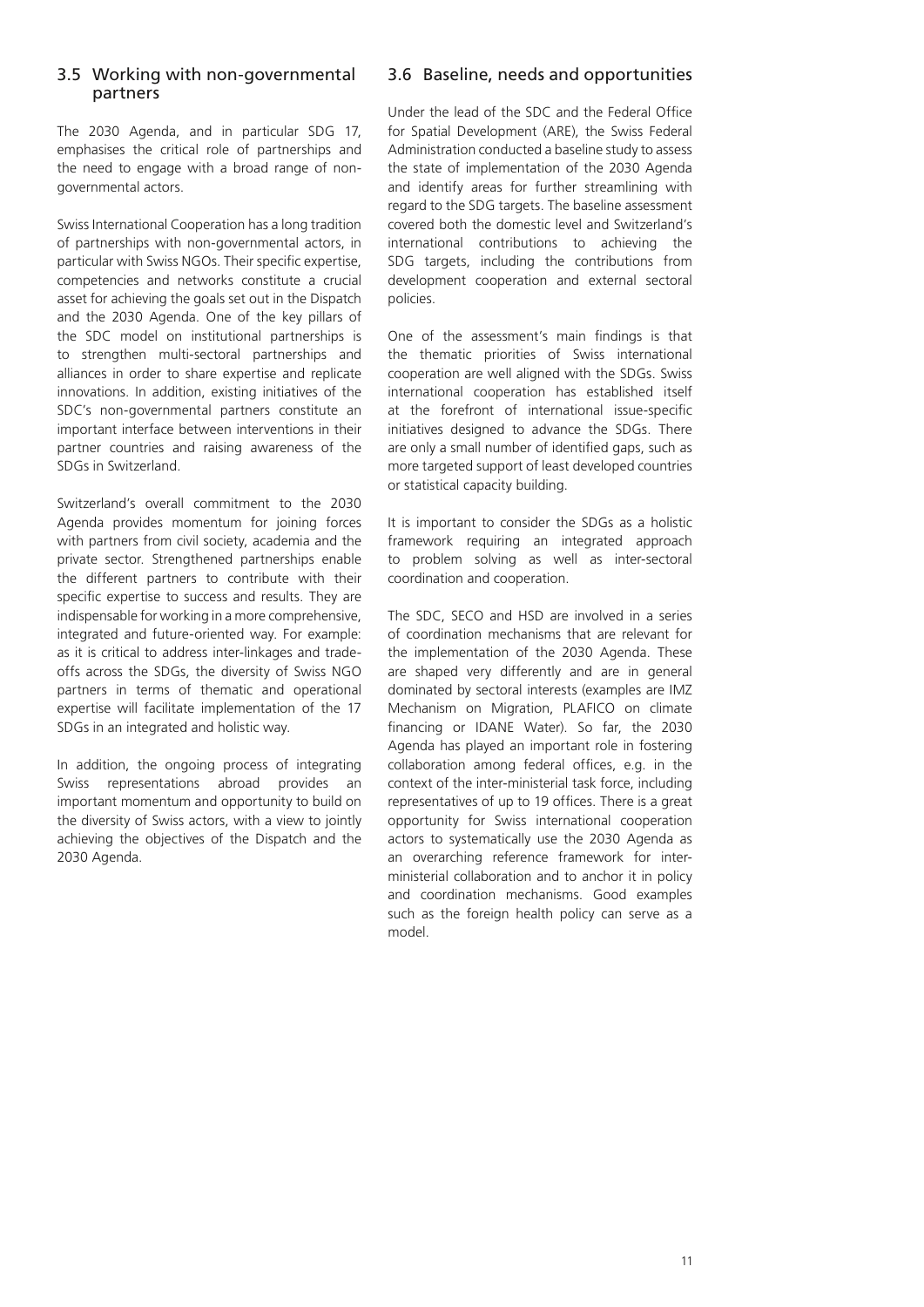### <span id="page-11-0"></span>**MORE AND BETTER JOBS THROUGH SUSTAINABLE TOURISM**

*SECO supports sustainable tourism projects in developing and emerging countries.3 Partnerships with the private sector, innovative and environmentally friendly technologies and better working conditions are key to unlocking job creation and poverty reduction in a sustainable manner. This work is designed to help achieve SECO objectives related to more and better jobs, favourable economic framework conditions and low-emission, climate resilient growth.*

In Indonesia and Vietnam, the number of tourists increases by 9% each year. SECO supports the creation of sustainable jobs for the local population in the tourism sector of partner countries including Indonesia, Vietnam, Kirgizstan, Tunisia and Peru. Indonesia's top destinations find it challenging to tackle the negative impacts of mass tourism and share the wealth with the local population. Yet Indonesia intends to create ten "new Balis" by 2020 to boost economic development and investments. Therefore, the tourism projects supported by SECO aim at strengthening poor regions economically. The "WISATA II" project, for instance, brings together private companies, authorities and the local population in the marketing of poor regions in Indonesia. Such models of public-private cooperation have worked well in Switzerland. SECO contributes to opening up natural and cultural treasures for tourism while protecting, maintaining and developing them. For instance, a project on "cleaner production centres" fostered innovative clean technologies in Tunisia by supplying larger hotels with new production methods and installations. As a result, the energy and water consumption of the hotels decreased and the efficiency of their waste management increased while reducing environmental impacts. They also qualified for the "Travelife" sustainability label which promises to attract additional environmentally-conscious tourists.

Sustainable jobs also include social aspects and do no harm to employees. In order to reach this goal, SECO supports the SCORE programme of the International Labour Organisation. SCORE builds the capacity of small and medium-sized enterprises to apply international labour norms. It demonstrates better ways to cooperate, foster working conditions and increase productivity. SCORE also supports the enforcement of ethics standards in the tourism industry, e.g. the standard against the sexual exploitation of children.

![](_page_11_Picture_5.jpeg)

3 For more information: [SECO Policy Paper Sustainable Tourism](https://www.seco-cooperation.admin.ch/secocoop/en/home/documentation/thematic-dossiers.html)

#### **SUSTAINABLE NUTRITION FOR ALL (SN4A) – LINKING SUSTAINABLE AGRICULTURE, HEALTH AND GENDER EQUALITY**

Malnutrition is caused by a diet deficient in vitamins and minerals, and affects millions of people worldwide. There are many complex reasons why people do not have a healthy and diverse diet, including a lack of access to a variety of foods, a lack of knowledge of the benefits of a diverse diet, and cultural norms and traditions that determine which foods are eaten by different members of the household. In the past, food programmes often failed to address all of these complexities, based on the assumption that when people have enough food to eat, good nutrition will follow.

The [Sustainable Nutrition 4 All \(SN4A\)](http://www.snv.org/project/sustainable-nutrition-all-sn4a-uganda-and-zambia) programme takes a holistic approach that simultaneously addresses all of these interlinked factors, improving nutrition by building the capacity of communities to make changes themselves. Improved nutrition outcomes are addressed by encouraging community adoption of agro-biodiversity and improved dietary diversity, particularly at household level. Furthermore, the SN4A approach induces behavioural change by furthering an understanding of the critical factors for improved nutrition, with a special focus on intra-household gender relations. SN4A also increases local capacity to trigger demand for more nutritious foods, while improving the supply of nutrient-rich vegetables from smallholder farmers, and increasing national governance capacity.

SN4A is a joint initiative by the international NGO SNV, the Dutch Royal Tropical Institute (KIT), the Centre of Development Innovation (CDI), Wageningen University in the Netherlands and the SDC. The programme has so far been implemented in Zambia and Uganda and has reached 8,000 households.

![](_page_11_Picture_11.jpeg)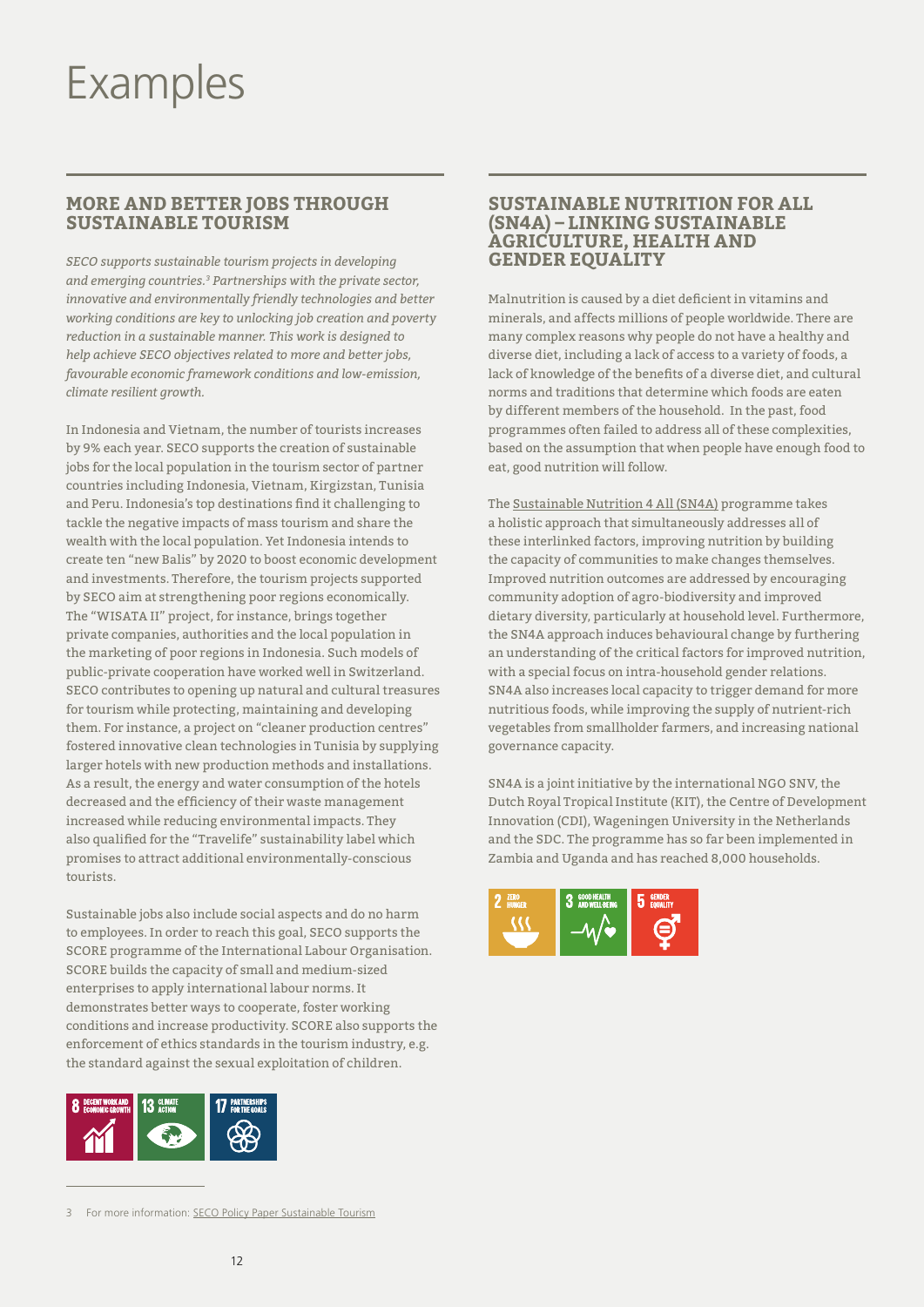### **EDUCATION FOR SUSTAINABLE DEVELOPMENT (ESD) IN MONGOLIA**

As a result of the mining boom, Mongolia is one of the fastest growing countries in the world. However, Mongolia's development also offers lessons, as economic growth alone does not lead to sustainable development. Minerals-dependent industrialisation brings with it threats to the ecological balance and rapid urbanisation causes additional sociocultural problems. From these challenges, Mongolia learns the importance of shifting from a brown economy to green and equitable development. Recognising the transformative role of education for sustainable development and environmental responsibility, the government of Mongolia has therefore initiated a comprehensive education reform process to mainstream education for sustainable development (ESD). A nationwide programme is being implemented in the education system with the objective of integrating ESD in the regular curricula of all 628 primary and secondary public schools. Educational institutions will in turn collaborate with communities and green businesses to mainstream sustainable development beyond the education sector. By engaging with such key agents for change, Mongolia will benefit from having an institutional and organisational framework that is conducive to sustainable development. While fostering sustainable development through the education system, the ESD simultaneously applies an equitable sustainability approach for the whole of society, including vulnerable groups, public institutions, the business community, civil society, institutional and legal frameworks, and public awareness-raising.

The SDC supports this reform through the establishment of Eco Schools. These have proven to be an effective tool for increasing environmental knowledge and the engagement of pupils, teachers and parents in local environmental issues, and for bringing about behavioural change.

This project strengthens the transformative potential of education across sectors to provide people with skills and knowledge necessary for a transition to greener industries and to find new solutions for environmental problems. Thus, national public institutions such as the Mongolian State University for Education, the Education Research Institute, the Institute of Teachers' Professional Development and lifelong learning centres are also supported and strengthened to mainstream ESD throughout the country. In order to create additional impacts outside the educational system, selected public and private organisations and/or companies will be supported in developing green businesses in accordance with internationally recognised standards such as the IS014001.

![](_page_12_Picture_4.jpeg)

### **SOCIO-ECONOMIC IMPACT OF THE TUJENGE AMANI! PROJECT IN THE DEMOCRATIC REPUBLIC OF THE CONGO**

The Human Security Division (HSD) supports and monitors several initiatives to promote inclusive dialogue and nonviolent conflict resolution (SDG 16). The Tujenge Amani! ( 'Let's build peace!' in Swahili) project is one such initiative. The project aims to reduce communal violence and ultimately to transform conflicts through social dialogue, local capacity building and youth work and training. The objective of the project is to enhance the resilience of local communities to external shocks and restore trust between local stakeholders – all members of the local community but in particular representatives of young people, women (SDG 5), armed groups and security forces – in order to enable them to develop their own conflict prevention and resolution mechanisms.

An analysis of conflicts in Shabunda, a mineral-rich district in South Kivu province, revealed that numerous conflicts were caused by disputes over unlicensed mines controlled by armed men. In view of the magnitude of the problem, the HSD held a social dialogue workshop in the spring of 2016 at the request of the local community. Members of the community were given specific information on laws and regulations governing artisanal and small-scale mining, explaining what they needed to do to obtain 'green' certifications to operate the mines legally (e.g. no weapons in the mines, no child labour) (SDG 1). During the year following the workshop, several mines were certified and began to operate legally, resulting in greater mining safety and higher incomes for the local community (SDG 8). The minerals extracted from these certified mines are now sold legally at higher market prices. The miners themselves are also better paid and their work is no longer supervised by soldiers or armed rebel groups but by civilian overseers. This dialogue programme has thus directly improved the lives of the most disadvantaged people in Shabunda by enabling them to earn a higher income and promoting their social, economic and political integration (SDG 10).

![](_page_12_Figure_8.jpeg)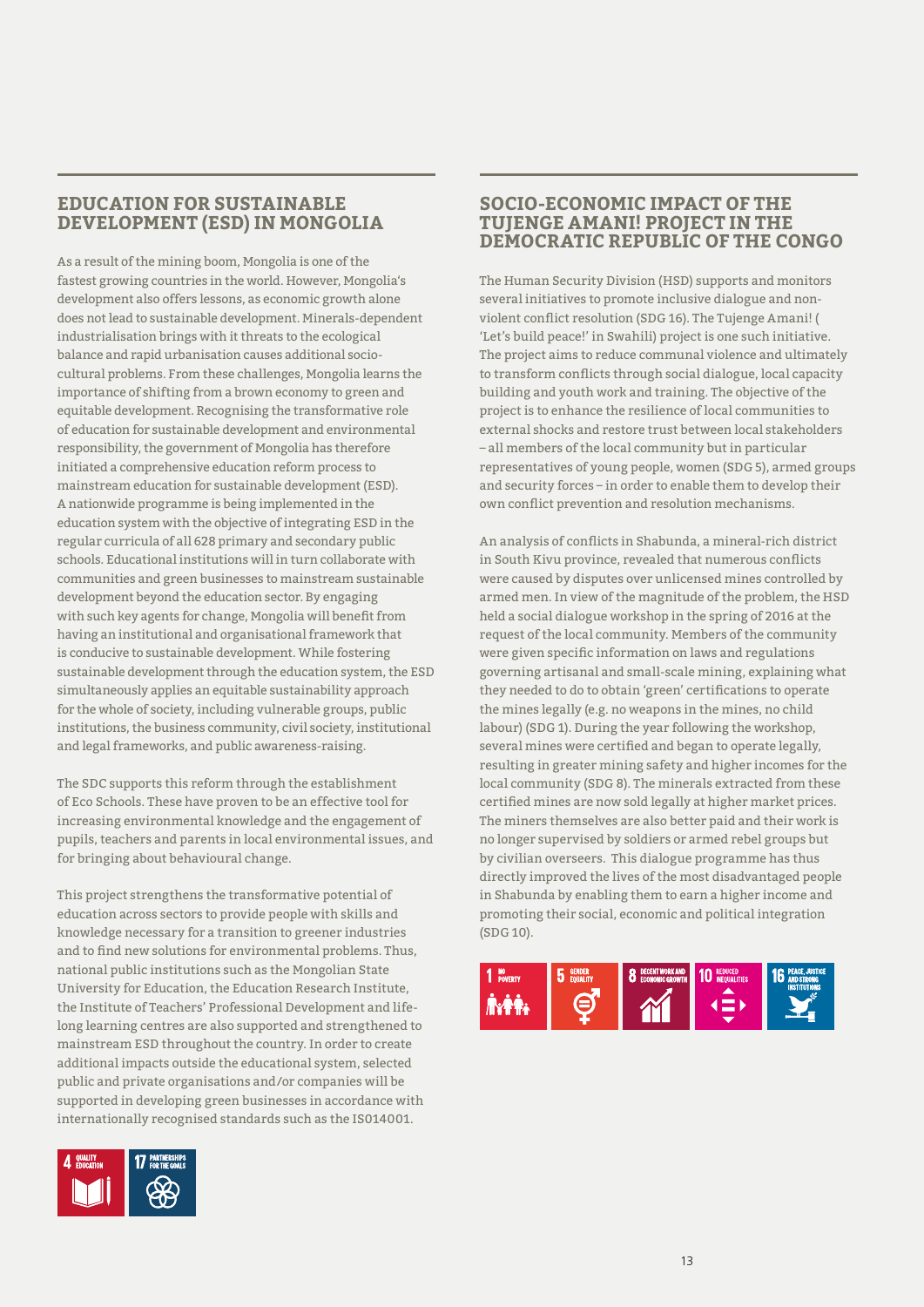### **THE GLOBAL PARTNERSHIP FOR EDUCATION (GPE)**

The [Global Partnership for Education \(GPE\)](https://www.globalpartnership.org/) is the only multi-stakeholder partnership and funding platform that galvanises global and national support for education in developing countries, focusing on the poorest and most vulnerable children and youth. As a key partner for the SDC, GPE brings together developing country governments, donors, international organisations, civil society, teacher organisations, as well as the private sector and philanthropy to improve access and quality of education. Progress is tracked and measured in a comprehensive results framework, holding all GPE partners to account. Aligned with the Agenda 2030, GPE's strategic plan 2016–2020 and its new ambitious financing and funding framework enables a step change in funding for the development of effective education systems. It enables increased co-financing and actively uses grants to leverage financing from other sources such as multilateral development banks and private investment. To date, over 60 countries have benefited from the support of the GPE, 25 of which are SDC priority countries, and more than 50% of the funding goes to fragile contexts. With the new funding framework, 89 countries will be eligible for funding as of 2018.

![](_page_13_Figure_2.jpeg)

![](_page_13_Picture_3.jpeg)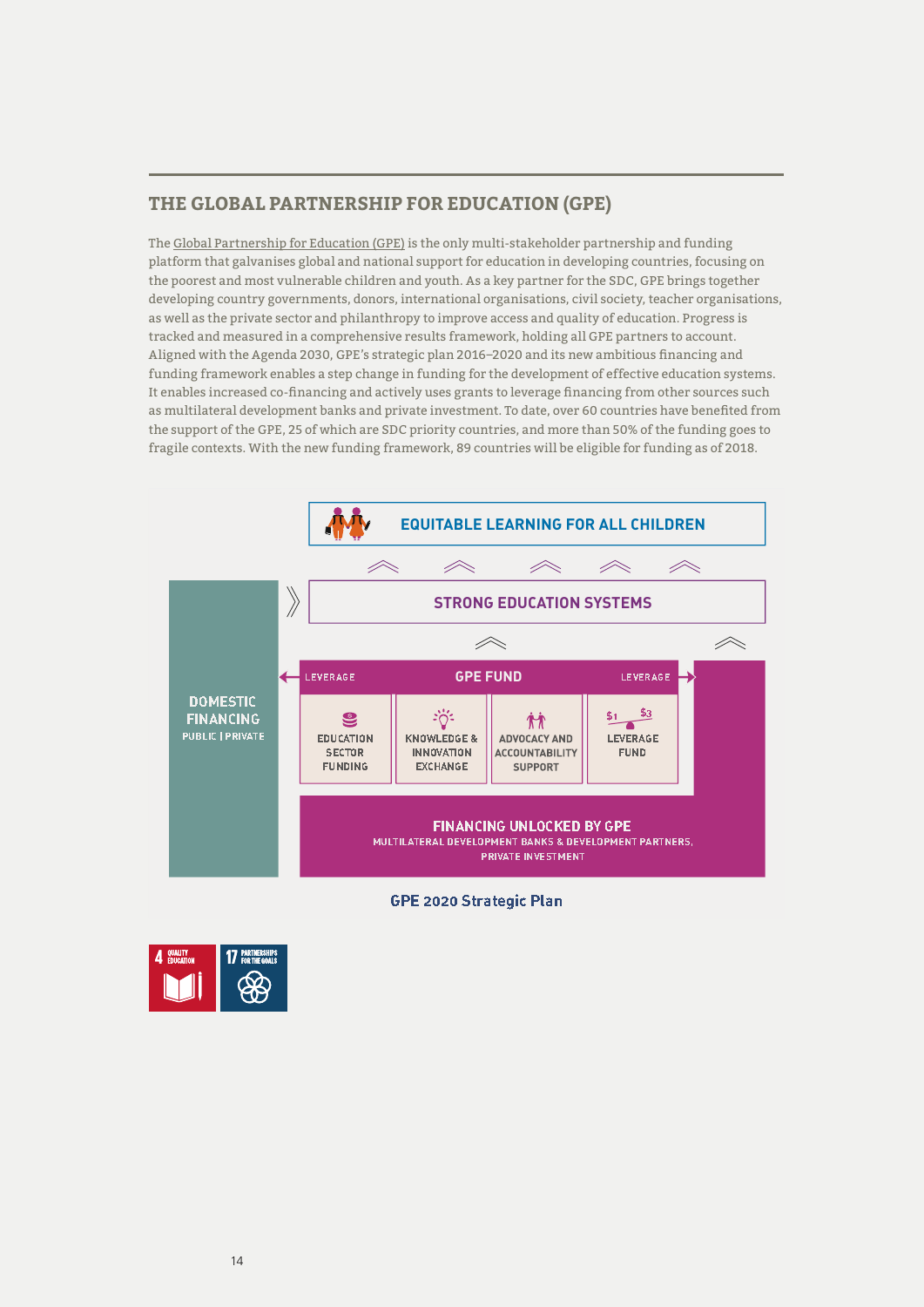#### **PROJECT TO PROMOTE THE EXPERTISE OF THE PRIVATE SECTOR AND CIVIL SOCIETY IN ORDER TO CONTRIBUTE TO ECONOMIC DEVELOPMENT (SDG 8) WHILE CONTRIBUTING TO SEVERAL OTHER SDGS SUCH AS 12 (RESPONSIBLE CONSUMPTION AND PRODUCTION) OR 17 (PARTNERSHIPS)**

One of Switzerland's priorities is the cross-cutting consideration of the issue of human rights in its activities, as this contributes to peace, security and prosperity. As the base of some of the world's most important multinational companies, Switzerland needs to pay particular attention to the respect of human rights by the private sector and in particular by the commodity trading industry. In this regard, commodity trading representatives, NGOs and the Swiss Federal Administration have agreed to develop a guide on the implementation of the UN Guiding Principles on Business and Human Rights in the commodities trading sector. An advisory committee made up of the different stakeholders has been established to assist in the various phases of developing the guide. The guide is expected to include recommendations on human rights due diligence and reporting. Publication of the guide is planned for Autumn 2018.

![](_page_14_Picture_2.jpeg)

### **INTEGRATED RISK MANAGEMENT IN MOROCCO – LEVERAGING PARTNERSHIP**

Unless disaster risks are effectively managed, increasing disasters, losses and impacts will continue to undermine efforts to reduce poverty and achieve sustainable development. This observation is at the core of the integrated risk management strategy that Morocco has initiated since 2008, with the support of Switzerland. Morocco is highly exposed to natural hazards: floods, droughts, land movements, earthquakes, locust risk, marine storms and tsunami. The country is developing rapidly with intense urbanization along the coasts, rivers or streams, and will be particularly affected by climate change, multiplying the risks, including to critical infrastructures. For several years now, the country has been engaged in risk awareness, forecasting and prevention actions and has strengthened its civil protection forces and resources. It has set up important structures such as the Centre for Monitoring and Coordination (CVC) and the Fund for the Fight against Natural Disasters (FLCN) which includes climate risks. Morocco is now working on governance deficits; Switzerland's commitment to DRR in Morocco has been instrumental at each step on the path to disaster resilience, thanks to a Whole of Government Approach (WOGA) and its leverage of partnerships towards a common goal in the spirit of the SDG 17. This partnership has been developed with low investment in terms of cash, but a consistent engagement since 2008: national vulnerability mapping (GFDRR-WB), complemented by projects (SDC) with local communities, capacity building of civil protection (USAR) and technical expertise seconded to the Ministry of Interior (in charge of DRR); and two SECO programmes on Disaster Risk Insurance and Financing – which supported the setting up of a national insurance in agriculture to protect most vulnerable – and Resilient cities implemented by the World Bank. OECD, with funding of Switzerland (SDC) is now supporting Morocco for stronger DRR capacity at subnational level.

In Morocco, disaster risk reduction has been providing an important entry point to launch discussions on more sensitive issues such as water resources management, agriculture and land use planning in urban and rural settings.

![](_page_14_Picture_6.jpeg)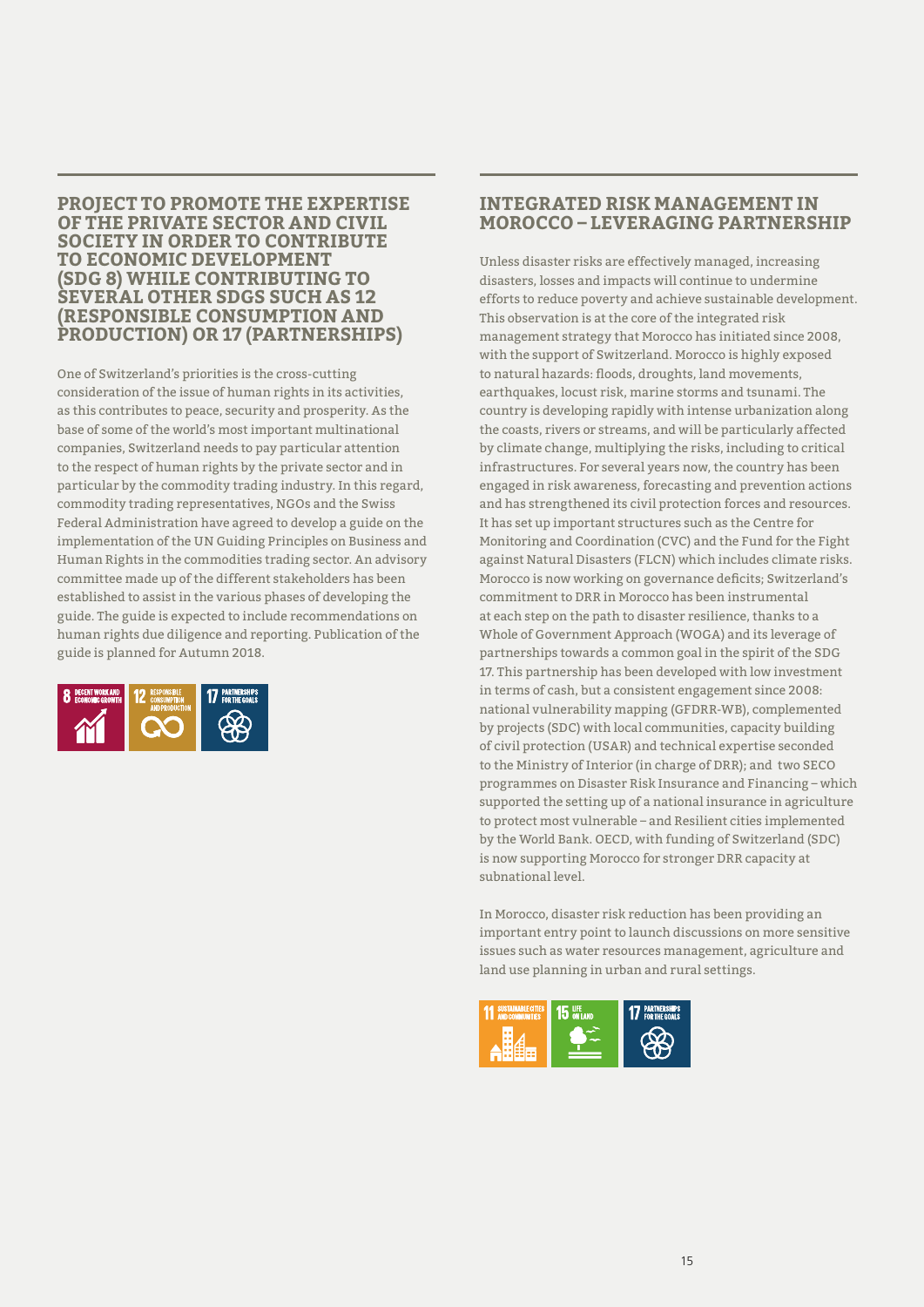# <span id="page-15-0"></span>4 The 2030 Agenda and its global implications

Since the turn of the century, the world has experienced significant progress with respect to many aspects of human development. The Millennium Development Goals (MDGs) triggered an unprecedented mobilisation of support that has contributed to halving extreme poverty, achieving a record high of youth literacy and continuously declining child mortality. Despite these great advances, challenges remain. Eradicating poverty in all its forms, taking action to protect the planet for current and future generations from the impacts of climate change, managing the refugee crisis, and contributing to building stable and resilient global economic and financial systems are just a few of them. They illustrate the scope of what needs to be done to deliver on the unfinished business of the MDGs. We need to find measures of progress that go beyond a narrow economic understanding, but consider all dimensions of sustainable development (OECD 2016).

The 2030 Agenda provides a useful, integrated framework to make collaborative efforts towards a common set of goals, with a commitment to leave no one behind and reach the furthest behind first. The universal agenda is based on the premise that shared prosperity and the fulfilment of our intergenerational responsibilities can only be achieved through a revived partnership that involves all countries and stakeholders. The AAAA, the Paris Climate Accord and the Sendai Framework for Disaster Risk Reduction (all adopted in 2015) further strengthen this framework and provide us with a compass to achieve the ambitious objectives (OECD 2016).

**Strategic basis of the 2030 Agenda – the five Ps: People, Planet, Prosperity, Peace, Partnership**

![](_page_15_Figure_4.jpeg)

The five "Ps" build the strategic foundation of the 2030 Agenda. They consist of the three dimensions of Sustainable Development according to the Brundtland definition4, society (People) – economy (Prosperity) – environment (Planet), as well as Partnership (at systemic and implementation level) and Peace (justice, human security and institutional governance). For the first time in UN history, its member states succeeded in overcoming traditional barriers between actors and policies in the fields of the environment, development, human rights and security. They thus established an explicit link between the three UN pillars of Human Rights, Peace and Security, and Development.

<sup>4</sup> Ref. Brundtland report: [http://www.un-documents.net/](http://www.un-documents.net/our-common-future.pdf) [our-common-future.pdf](http://www.un-documents.net/our-common-future.pdf)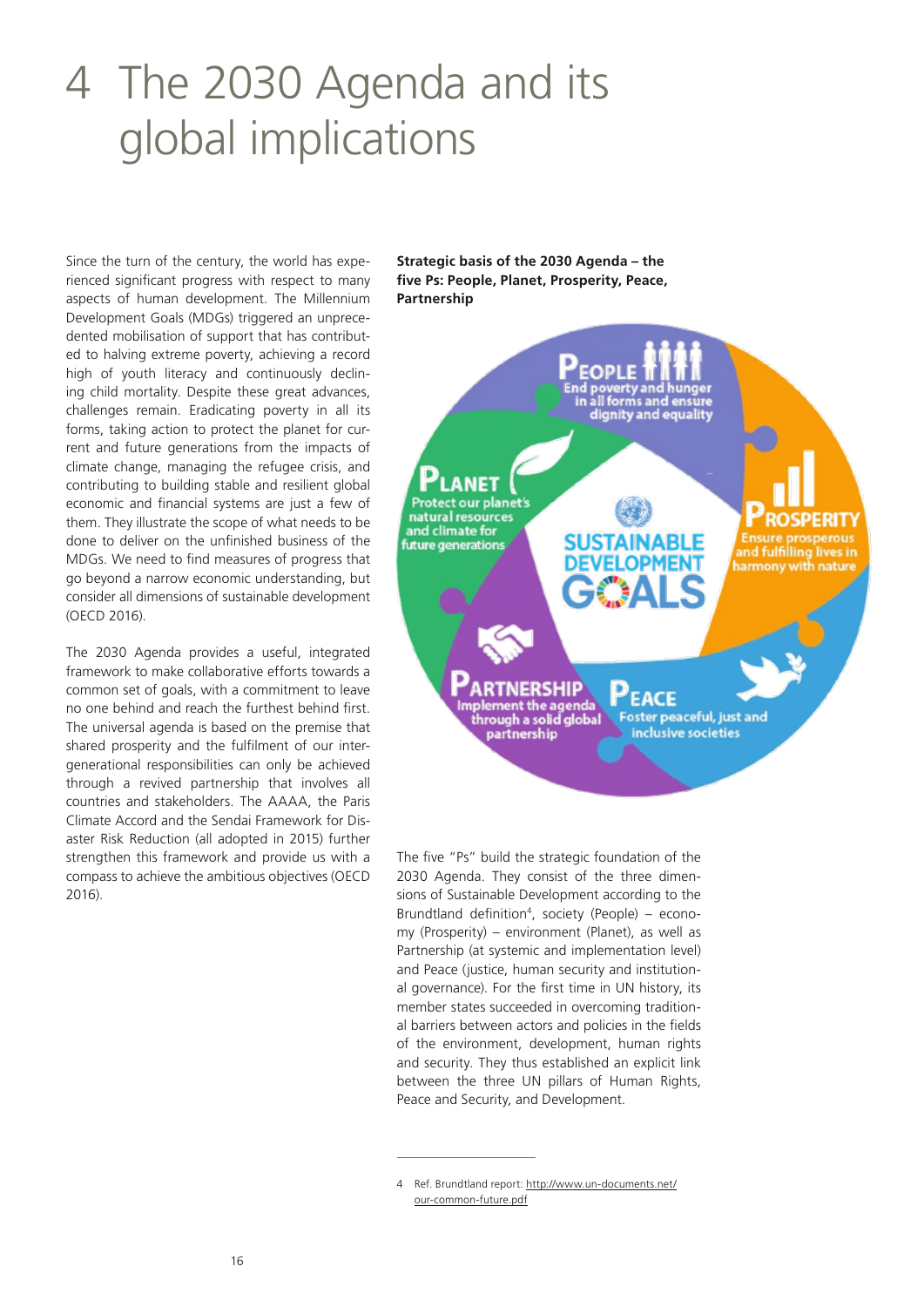<span id="page-16-0"></span>*"Implementing the SDGs will be a complex equation, with many variables. Because, while the 2030 Agenda is divided into 17 SDGs, it is actually premised on the realization that progress in one field depends on action in another. That progress on development cannot be divided from action on the two other pillars of the United Nations: peace and security, and human rights. In other words, the traditional lines that divide disciplines from one another only serve to narrow our field of vision. All three pillars of the UN now have to pull together, in the same direction." 5*

> *Michael Møller, Director General UN Geneva*

#### 4.1 The 2030 Agenda: a paradigm shift for international cooperation

The implementation of the 2030 Agenda and its SDGs calls for a whole-of-government approach, with governments at all levels collaborating beyond sectoral silos and working closely with civil society, academia and the private sector. The 2030 Agenda takes a transformational approach in tackling development issues by integrating all three dimensions of sustainability (economy, society, environment) and putting a focus on the reduction of inequalities rather than on poverty alone. It thus goes far beyond international development cooperation. Nevertheless, it also demands a paradigm shift. Both the interlinked and multi-dimensional set of goals and the increasingly complex landscape of actors – including the private sector, civil society, academia or new players such as megacities – imply that development cooperation needs to go towards managing multi-stakeholder partnerships to achieve sustainable development results (UN DESA 2016).

Given its universality, the 2030 Agenda needs to be implemented by all UN member states. The 2030 Agenda outcome document recognises that each country has primary responsibility for its own economic and social development. The 2030 Agenda is not a classic development cooperation agenda. It challenges traditional development cooperation in two ways:

First, in conjunction with the AAAA, it calls for intensified mobilisation of resources, including domestic and international public resources, private

5 [http://www.universal-rights.org/blog/by-invitation/](http://www.universal-rights.org/blog/by-invitation/no-sdg-human-rights-entire-2030-agenda-premised-foundation-human-rights/) [no-sdg-human-rights-entire-2030-agenda-premised-foun](http://www.universal-rights.org/blog/by-invitation/no-sdg-human-rights-entire-2030-agenda-premised-foundation-human-rights/)[dation-human-rights/](http://www.universal-rights.org/blog/by-invitation/no-sdg-human-rights-entire-2030-agenda-premised-foundation-human-rights/)

business and finance, debt sustainability, trade, science, technology, innovation as well as capacity building. The AAAA confirms that ODA remains a crucial variable in the equation of development expertise, capacity development and financing sustainable development. Given the scarcity of ODA resources, they should be targeted to complement the efforts of partner countries to mobilise public resources domestically and to crowd-in private finance (UN DESA 2016).

Second, SDG 17 stresses the importance of a renewed global partnership to work towards the global agenda and of the need to engage with a broad range of governmental and non-governmental actors, such as the private sector, civil society and the academic community, to drive the Agenda forward. This ambition turns the realisation of the SDGs into a challenge for the whole global society. This objective, including the underlying principle of leaving no one behind, is manifested in SDG 17, which explicitly calls on developed countries to fulfil their role in supporting developing countries in the domains of finance, technology, capacity-building and trade. Moreover, Goal 17 highlights the importance of addressing a range of systemic issues, such as accountability, policy coherence, data and statistics, monitoring and dissemination. The means of implementation thus have to include policy coherence with regard to the international economic, monetary, financial and trade system. Swiss international cooperation actors already implement the principle of policy coherence and will continue to promote policy coherence both domestically and internationally.

Furthermore, in order to monitor development progress, governments are required to strengthen the capacities to increase the availability of quality disaggregated data, particularly in least developed countries. This will allow to make evidence-based policy decisions and to monitor progress.

#### 4.2 Global institutional set-up

The follow-up and review mechanism defined by the 2030 Agenda comprises three levels<sup>6</sup>

» The **national level** is the most important one, as member states carry the main responsibility for the implementation. In order to report on progress at the national and sub-national level, the 2030 Agenda encourages countries to conduct regular and inclusive reviews, drawing on contributions from non-state actors.

<sup>6</sup> UN General Assembly 2015b, §78-87.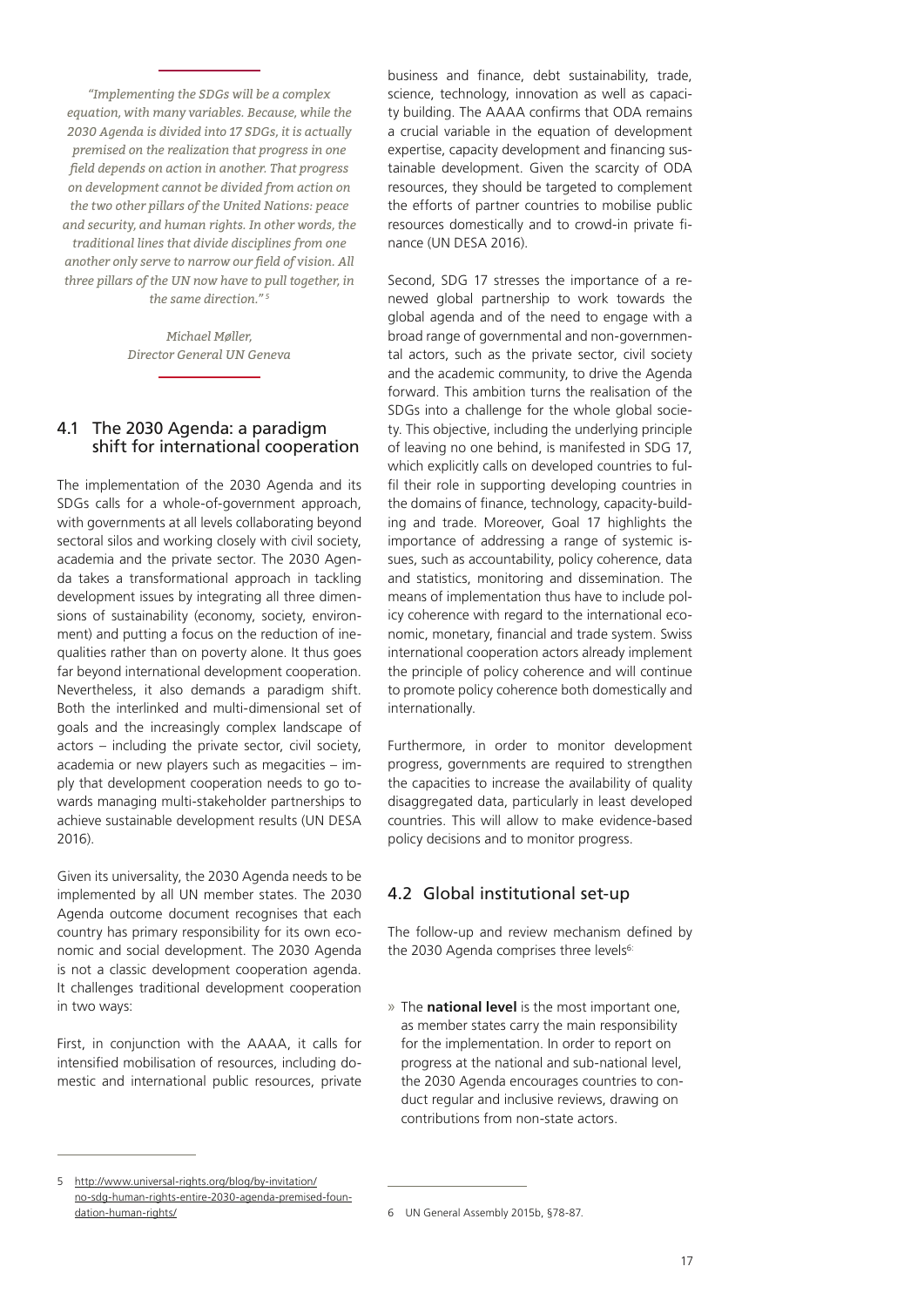- » Based on national efforts, follow-up and review at the **regional level** can provide useful opportunities for peer learning, including through voluntary reviews, sharing of best practices or the adoption of shared targets. The 2030 Agenda encourages member states to organise regional follow-up and review within existing regional commissions.
- » At the **global level**, the High-level Political Forum on Sustainable Development (HLPF) is the main forum for overseeing a network of follow-up and review processes. It takes place every year at the ministerial level under the auspices of the UN Economic and Social Council (ECOSOC) and every four years at the level of heads of states under the auspices of the UN General Assembly. The HLPF facilitates the sharing of experiences, successes and challenges and provides guidance for follow-up.

Two distinct and complementary reviews take place:

- » Member states are invited to participate in the "Voluntary National Review" (VNR), which is an instrument to assess the countries' progress towards the realisation of the SDGs, based on the national implementation reports.
- » Thematic reviews of progress on the SDGs and cross-cutting issues also take place at the HLPF.

The HLPF works closely with the General Assembly, ECOSOC and other relevant bodies and forums to foster coherence and coordination of sustainable development policies and ensures that effective linkages are made with the follow-up and review arrangements of all relevant UN conferences and processes.

Switzerland presented its initial implementation steps (as described above) at the HLPF 2016 and a first VNR at the HLPF 2018.7

7 See [www.2030agenda.ch](http://www.2030agenda.ch)

### Institutional setup of the High Level Political Forum for Sustainable Development (HLPF)

![](_page_17_Figure_9.jpeg)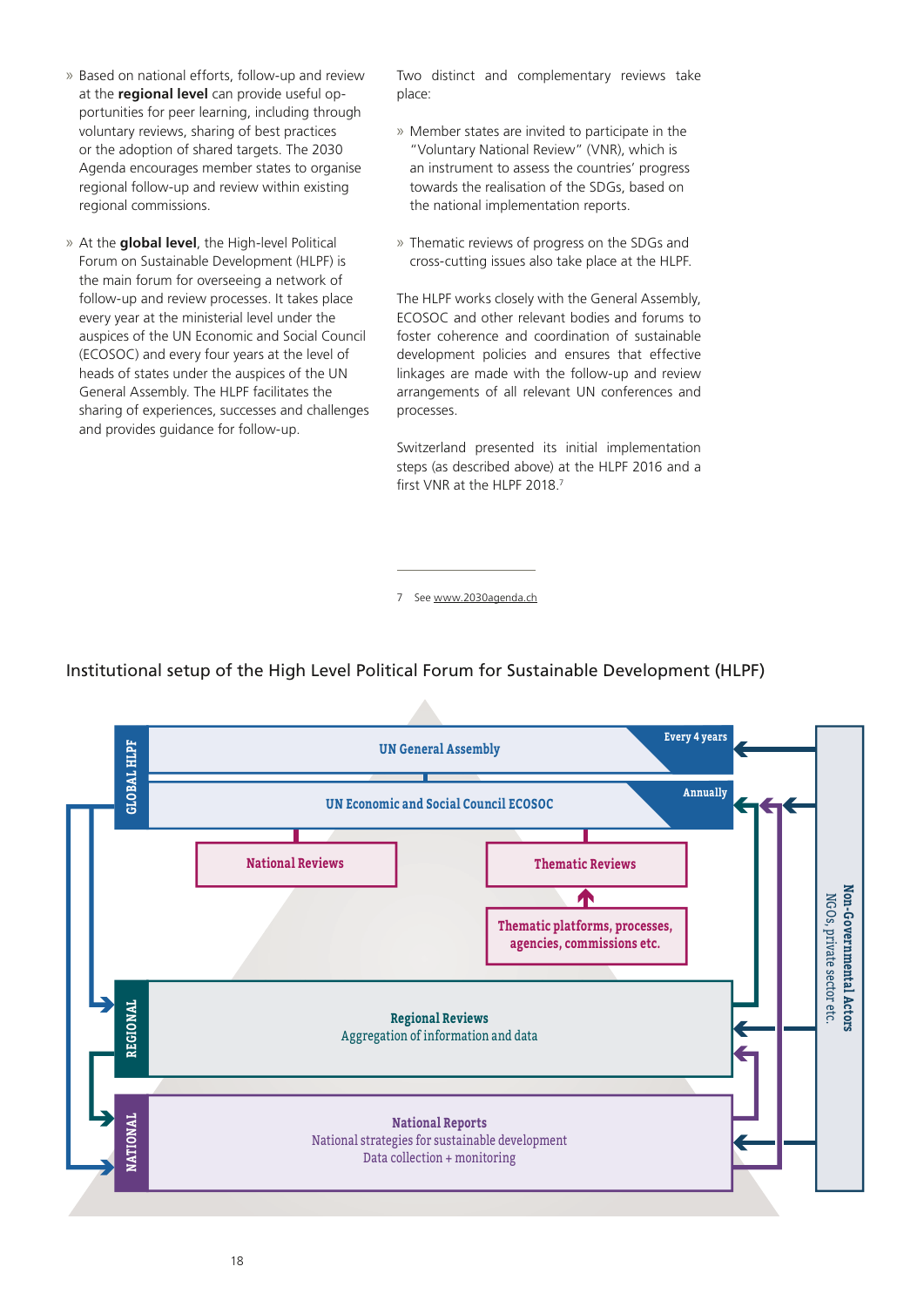# <span id="page-18-0"></span>5 Relevance of the 2030 Agenda for Switzerland and its international cooperation

Sustainable development and its promotion by the Swiss Confederation are stipulated in the Federal Constitution.8 Switzerland is committed to the principle of sustainability both at national and international level. It played a particularly active role in the elaboration of the 2030 Agenda and the Sustainable Development Goals (SDGs) through its participation in the Open Working Group on SDGs (2013–2014), intergovernmental negotiations (2014–2015) and through conducting a broadbased dialogue on this subject at home.

#### 5.1 Switzerland's implementation of the 2030 Agenda

Based on a mandate issued by the Federal Council in December 2015, Switzerland has undertaken several steps to implement the 2030 Agenda. These steps have been carried out through existing instruments, particularly the Federal Council's Sustainable Development Strategy (2016–2019) and the Dispatch on Switzerland's International Cooperation (2017–2020). Beyond that, the 2030 Agenda is also referred to in other overarching strategies, such as the Dispatch on Education, Research and Innovation 2017–2020 and the Foreign Health Policy, which is a very positive sign and an important step towards integrating the 2030 Agenda in all policy areas.

Upon adoption of the Agenda, several steps were taken in order to facilitate the efficient and effective realisation of the goals. Carried out under the co-lead of the SDC and the Federal Office for Spatial Development (ARE) these steps included:

- » an analysis of policy gaps, based on an elaborate baseline assessment, to identify areas for further action;
- » the expansion of the indicator framework to monitor sustainable development in Switzerland (MONET);
- » the modification of the institutional architecture around sustainable development through accelerated action and increased collaboration between offices concerned;
- » the inclusion of actors outside the Federal Administration, including the business sector, civil society, the scientific community and sub-national authorities (cantons and communes);
- » a process for entering a four-year reporting cycle at national and international level, including the completion of a comprehensive country report (VNR).

Representatives of eight federal offices participated in an [inter-ministerial working group.](https://www.eda.admin.ch/agenda2030/en/home/umsetzung/der-bund-setzt-sich-ein.html) Furthermore, the cantons and communes were consulted. An [external advisory group,](https://www.eda.admin.ch/agenda2030/en/home/umsetzung/zusammenarbeit-kantone-gemeinden-nichtstaatliche.html) including representatives from civil society, academia, the private sector and youth, has accompanied the work. All these actors also have an important role in communicating the content and principles of the 2030 Agenda to their constituencies, policymakers and the public.

<sup>8</sup> Preamble, art. 2, 54, and 73.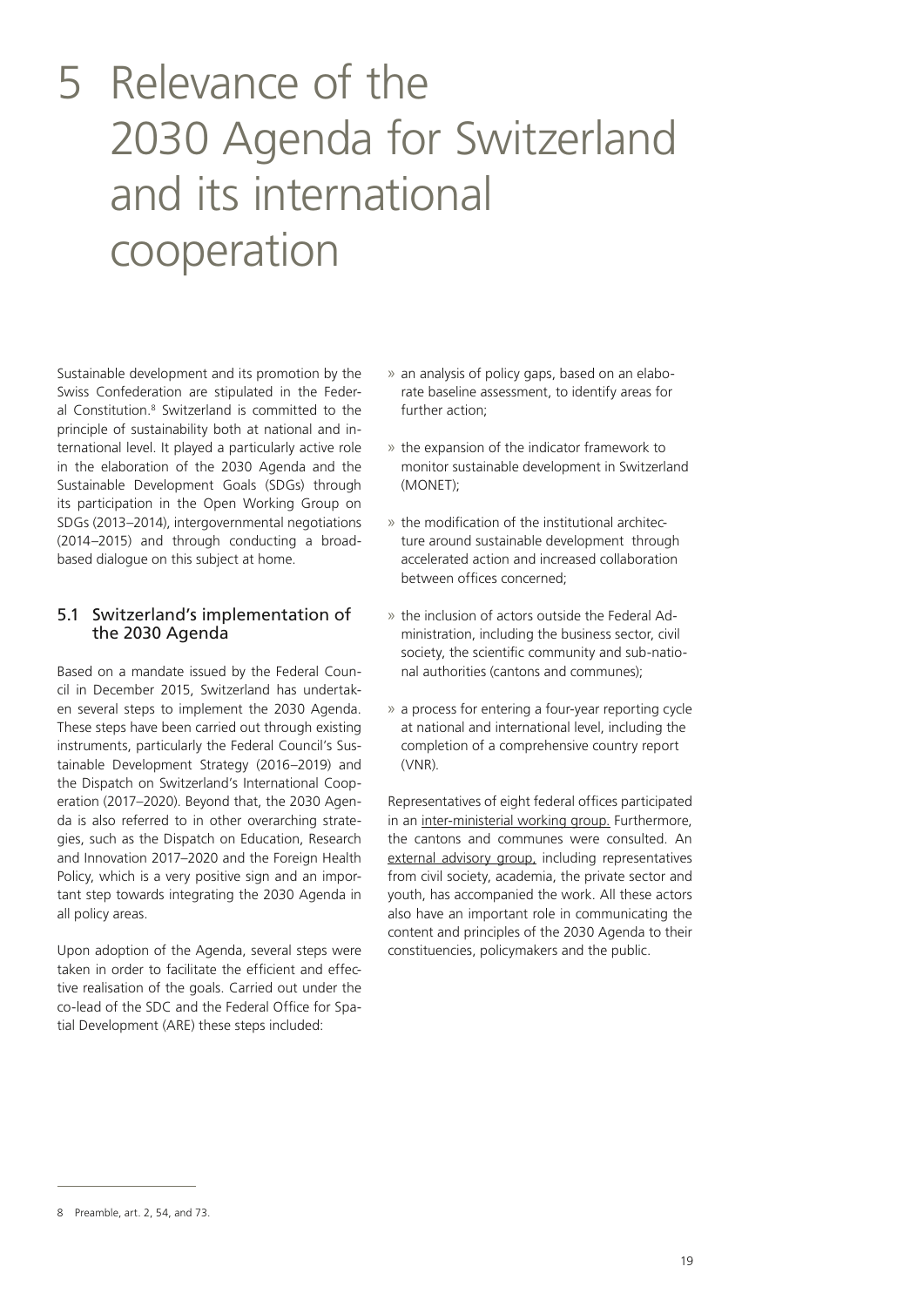#### <span id="page-19-0"></span>5.2 Switzerland's International Cooperation: 2017–2020 Dispatch

The Dispatch on Switzerland's International Cooperation 2017–2020 repeatedly refers to the 2030 Agenda in all its fields of action. In the introduction, it states that the 2030 Agenda will serve as an important frame of reference for Switzerland's international cooperation (Swiss Confederation 2016, p. 2,335). Key principles include the stronger integration of the three dimensions of sustainable development (p. 2,337), the strengthened collaboration with the private sector, civil society and academia, the promotion of political coherence for sustainable development, and the catalysing role of international cooperation in mobilising additional resources to increase the impact on the ground (pp. 2,338, 2,396). The latter will also require testing more innovative financing mechanisms (p. 2,396).

The 2017–2020 Dispatch consistently refers to the 2030 Agenda as a goals framework to which the five segments of Switzerland's international cooperation should contribute. In section two on humanitarian aid, the Dispatch underlines the important role the 2030 Agenda ascribes to support for people affected by crises, conflicts and catastrophes (p. 2,409). Section three on technical cooperation stresses the collaboration with Swiss civil society as a strategic partner of Swiss International Cooperation (p. 2,397) and the private sector (pp. 2,453, 2,462, 2,511-12). It underlines the need to use ODA to crowd in private investments for sustainable development (p. 2,456). It also declares the integration of the SDGs into bilateral cooperation strategies as well as into the work of the SDC's global programmes as an explicit objective (p. 2,461).

Section four states that SECO will, through its economic development cooperation, contribute to the realisation of the SDGs, including with regard to the objectives on sustainable and inclusive growth, institutions, water, cities, trade, energy and climate action (p. 2,529). The same applies to cooperation with transition economies, as described in section five. In this context, it is mentioned that all three dimensions of sustainability will be considered in the cooperation strategies and that the impact of Swiss sectoral policies in the partner countries will be observed (p. 2,591). When this section was edited, it was cross-checked to ensure that thematic priorities were relevant for the SDGs and outcomes. Finally, in section six the Dispatch highlights the fact that there can be no sustainable development without peace and human rights – and vice versa. The 2030 Agenda therefore contains a specific goal (SDG 16) on peaceful and inclusive societies, access to justice and effective, accountable and inclusive institutions. All these topics fall within the mandate of the HSD, which has been tasked with contributing to those aspects of the 2030 Agenda that relate to the reduction of violence and the promotion of sustaining peace (pp. 2,613, 2,626) as well as ensuring the integration of human rights and governance in the implementation of the 2030 Agenda (p. 2,472). Fragility and SDG 16 should be seen as a joint mission and an opportunity to strengthen the policy coherence in Swiss international development cooperation.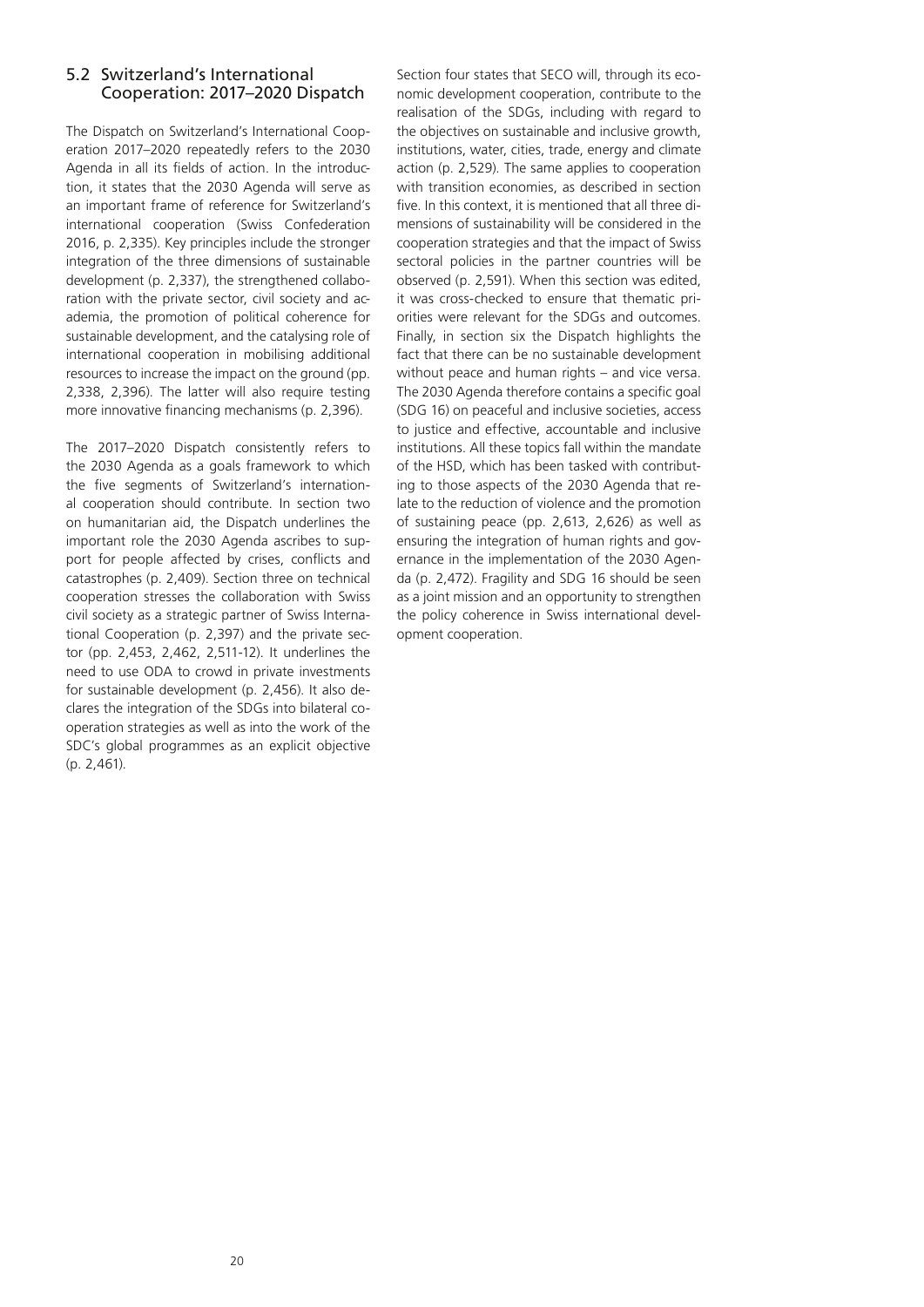#### <span id="page-20-0"></span>5.3 The role for Swiss International Cooperation

Switzerland has an important role to play in supporting the implementation of the 2030 Agenda abroad, including through its international cooperation. This includes both development, promotion of peace and humanitarian action. While action in the latter two areas is not entirely covered by the SDGs, a number of goals can only be reached if humanitarian action is successful (notably SDG 2). The same is true for measures aiming at the promotion of peace and respect for human rights (SDG 16).

Procedures and approaches to support countries in their own implementation of the 2030 Agenda are set out in SDG 17 on the renewed global partnership and the means of implementation. In this respect, Switzerland has made a range of commitments, as set out in the 2017–2020 Dispatch on international cooperation, relying on different procedures and instruments. The Busan commitments as well as the principles and practices of the GPEDC are an important basis to focus on results, enhance country ownership, transparency and accountability, and to foster inclusive partnerships.

Swiss International Cooperation also relies on strategic partnerships with Swiss NGOs and in particular on their expertise and competencies. Furthermore, Switzerland has committed itself to stepping up its efforts to support countries in raising additional domestic resources and combating illicit financial flows. Public resources and expertise will not be sufficient to achieve the SDGs. Both SECO and the SDC are expanding their cooperation with the private sector. SECO is increasing its long-standing support for the development of an efficient business environment and deepening its partnerships with the private sector. The SDC, for its part, aspires to double the number of public-private development partnerships for sustainable development within the timeframe of the Dispatch (2017–2020).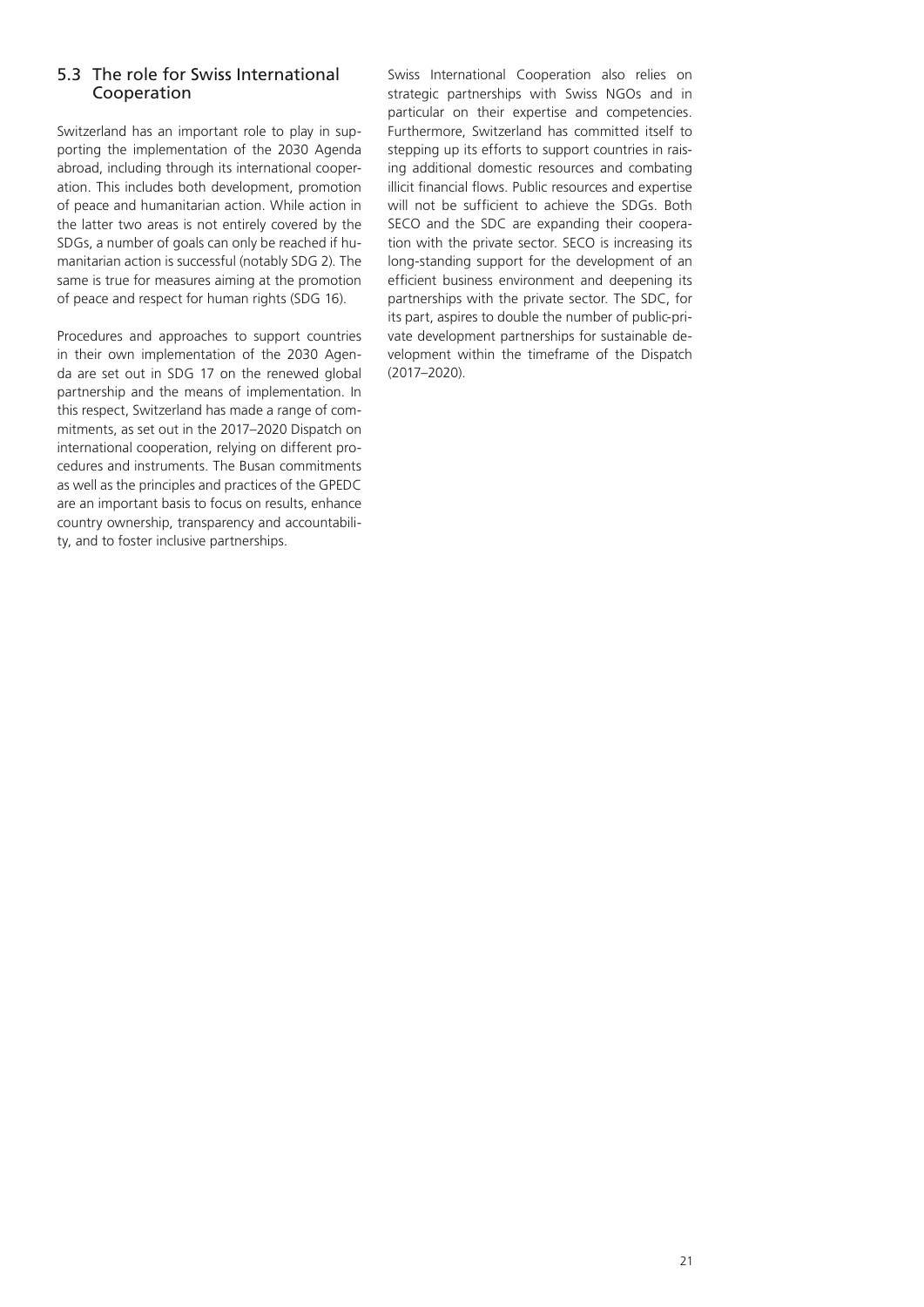# <span id="page-21-0"></span>6 Results: Accountability, monitoring, evaluation and reporting

#### 6.1 Accountability

National governments have the primary responsibility for the implementation of the 2030 Agenda and are invited to regularly report on progress and thus ensure accountability to their citizens (§47). To do so, it is vital to produce high quality, accessible, timely and reliable disaggregated data that can be used for evidence-based decision making and tracking progress. A UN Interagency Expert Group (IAEG-SDGs) developed an [indicator framework](https://unstats.un.org/unsd/statcom/48th-session/documents/Report-on-the-48th-session-of-the-statistical-commission-E.pdf) to monitor progress on all SDGs and their associated 169 targets, which was later adopted by ECOSOC and the UN General Assembly. While the targets figure as the politically agreed objectives to be reached by 2030, the 230+ indicators are to be understood as recommendations to the member states for the monitoring of progress. The Organisation for Economic Co-operation and Development (OECD) has worked with the UN's Statistical Commission and proposes a menu of 42 SDG outcome targets and 18 SDG means of implementation supported by robust indicators which can already be widely applied by both partner countries and development partners: [Strengthening provid](http://www.oecd.org/dac/results-development/docs/strengthening-providers-results-frameworks.pdf)[ers' results frameworks through targets & indica](http://www.oecd.org/dac/results-development/docs/strengthening-providers-results-frameworks.pdf)[tors of the Sustainable Development Goals \(SDGs\).](http://www.oecd.org/dac/results-development/docs/strengthening-providers-results-frameworks.pdf) As robust data becomes increasingly available, the number of indicators and targets will be expanded. The number and complexity of the indicator framework suggests that it will need to be translated into nationally relevant indicators. Some states (e.g. Switzerland) have already established their own national indicator systems to monitor sustainable development. It is up to each country to determine the relevant indicators for the specific local context, but for the sake of comparability, countries are invited to report according to the internationally agreed set of indicators. Nevertheless, the large number of indicators and lack of clear definitions is problematic and even highly developed statistical offices are currently unable to collect all the data or lack the methodologies to produce all the indicators proposed by the IAEG-SDGs.

Monitoring will be particularly challenging for developing countries, as the necessary statistical capacities are lacking in many cases. Therefore, the 2030 Agenda invites the international community to step up efforts to strengthen statistical capacities in countries where it is insufficient (§48, 76). Switzerland supports these developments through contributions to [PARIS21,](http://www.paris21.org/) which is engaged in statistical capacity building in developing countries, as well as through bilateral support to countries such as Albania. In the future, this expertise could be further used to support other countries, in order to facilitate evidence-based policymaking with a view to realising the SDGs.

Switzerland aims to continue its engagement for a solid accountability framework. It also wants to actively engage in constructive dialogue with other member states to exchange experiences and discuss solutions and challenges with regard to the implementation and the follow-up and review processes. A specific role for Switzerland will also be to support its partner countries in their own efforts to participate in the VNRs at the HLPF. It can do so via direct bilateral consultations or via services provided by third parties that are supported by Swiss international cooperation.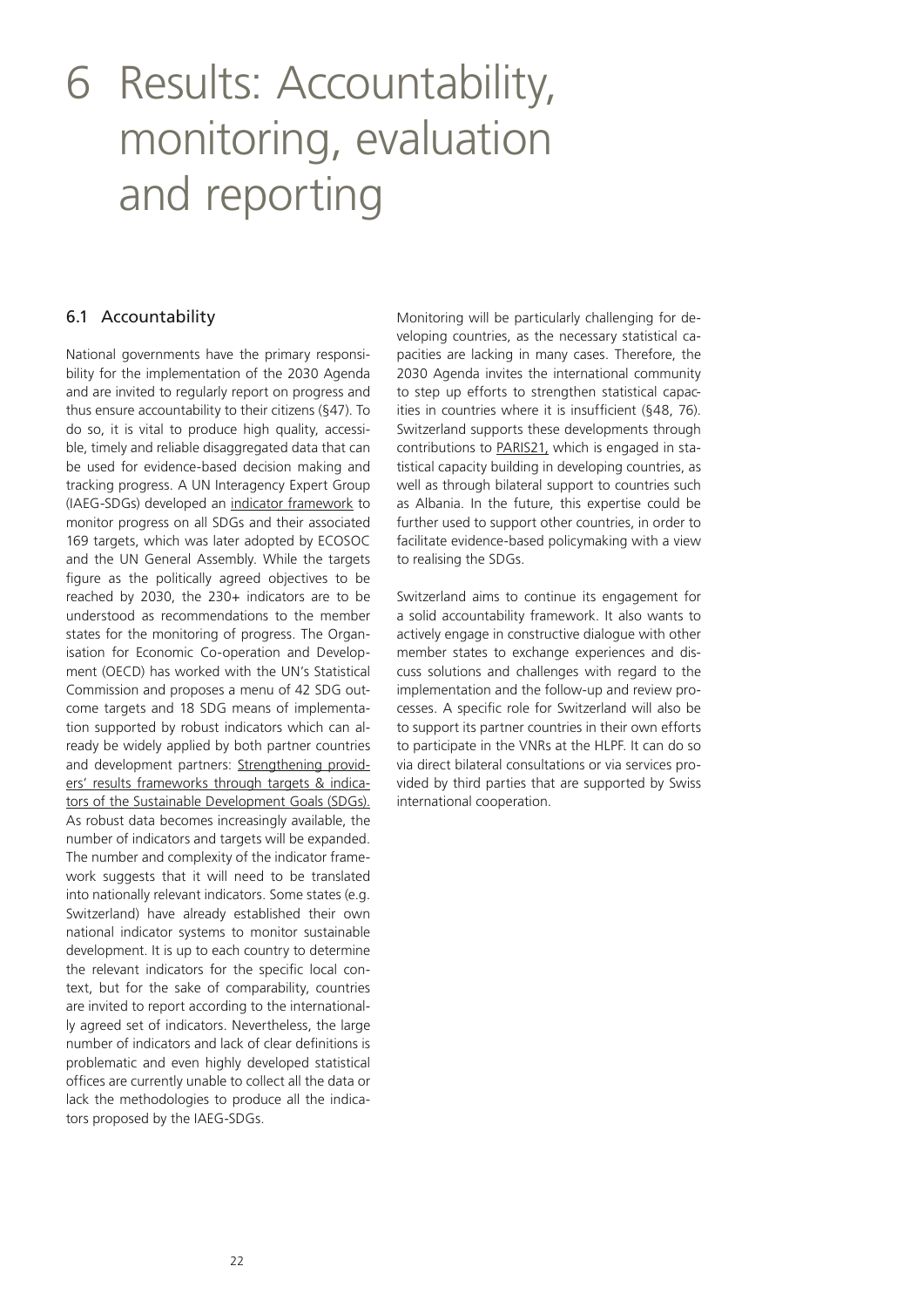### <span id="page-22-0"></span>**ACCOUNTABILITY 2030**

Two examples of such support services are part of the project "Accountability for the implementation of the 2030 Agenda", which was launched by the SDC's Global Institutions Division (GI). The objective is to contribute to a credible global accountability framework for the 2030 Agenda with an evidence-based and multi-stakeholder process to follow-up and review its implementation. In the first phase (until 2019) two out of three partners offer services that can be directly used by Switzerland's partner countries:

- » The Geneva-based International Institute for Sustainable Development (IISD) hosts the "[SDG](http://sdg.iisd.org/)  [Knowledge Hub"](http://sdg.iisd.org/), which aims to ensure that stakeholders – including those in Switzerland's partner countries – possess the necessary knowledge about progress, policies and best practices with regard to the implementation of the 2030 Agenda. This should help to empower them to participate in a meaningful way in follow-up and review processes, globally and at country level.
- » The United Nations Institute for Training and Research ([UNITAR\)](http://www.unitar.org/thematic-areas/capacity-2030-agenda) will provide training and support for capacity development for mainstreaming the SDGs into national development plans. Ultimately, this will also help translate the 2030 Agenda into transformative actions at country level. The focus will be on least developed countries and small island developing states. UNITAR also partners with the [Millennium Institute](http://www.millennium-institute.org/)  [\(MI\)](http://www.millennium-institute.org/), which provides an integrated simulation tool [\(iSDG\)](https://www.millennium-institute.org/isdg) that allows running different policy scenarios for the implementation of the 2030 Agenda. It can illustrate the simultaneous effects on all SDGs and targets and can thus be useful in identifying synergies and trade-offs, thereby facilitating decision-making.

While the IISD SDG Knowledge Hub is an open source database, UNITAR and MI are working on a demand-basis. The idea is that Swiss actors raise their partners' awareness of the services provided and help them establish the necessary contacts.

#### 6.2 Monitoring, evaluation and reporting

Switzerland aims to support its partner countries in their own implementation efforts. Currently, this does not imply additional monitoring, evaluation and reporting activities for cooperation offices and embassies. Cooperation offices will therefore continue to use the established monitoring tools (Annual Reports, Country Strategy Implementation Reports). The SDC's Aggregated Reference Indicators (ARI) and SECO's standard indicators are aligned with the SDGs and will be used for reporting on Switzerland's international contributions to the SDGs. The monitoring and reporting system is being incrementally enhanced.<sup>9</sup>

In addition, the contribution of Swiss international cooperation to the progress on the SDGs will be included in the reporting of the respective host countries, which use their own monitoring and reporting instruments. Switzerland's own contributions to the realisation of the SDGs are reported via the national monitoring framework [\(MONET\)](https://www.bfs.admin.ch/bfs/en/home/statistics/sustainable-development/monet.html), which also includes some of the impacts that domestic policies cause abroad. Examples of indicators that illustrate the effects of domestic policies at the global level are the material footprint of Switzerland's imports, greenhouse gas emissions and carbon footprint, remittances by migrants, energy dependency as well as direct investments in developing countries or duty-free imports from them. The MONET monitoring framework, which is managed by the Federal Statistical Office, has been extended in order to better reflect the SDGs. The new updated framework has been released in 2018.

Complementary to the monitoring of the SDGs, Switzerland recognises the important role of evaluation in contributing to effective governance at the local, national and global levels. Switzerland therefore supports efforts to enhance evaluation capacities, as described in the following box.<sup>10</sup>

<sup>9</sup> Regarding the monitoring of donor contributions to the international progress on SDGs, the discussions of the OECD DAC Results Community will be closely followed in the future: <http://www.oecd.org/dac/results-development/>

<sup>10</sup> In this context, the implementation and achievement of the [EvalAgenda 2020](https://www.evalpartners.org/global-evaluation-agenda) is an important milestone.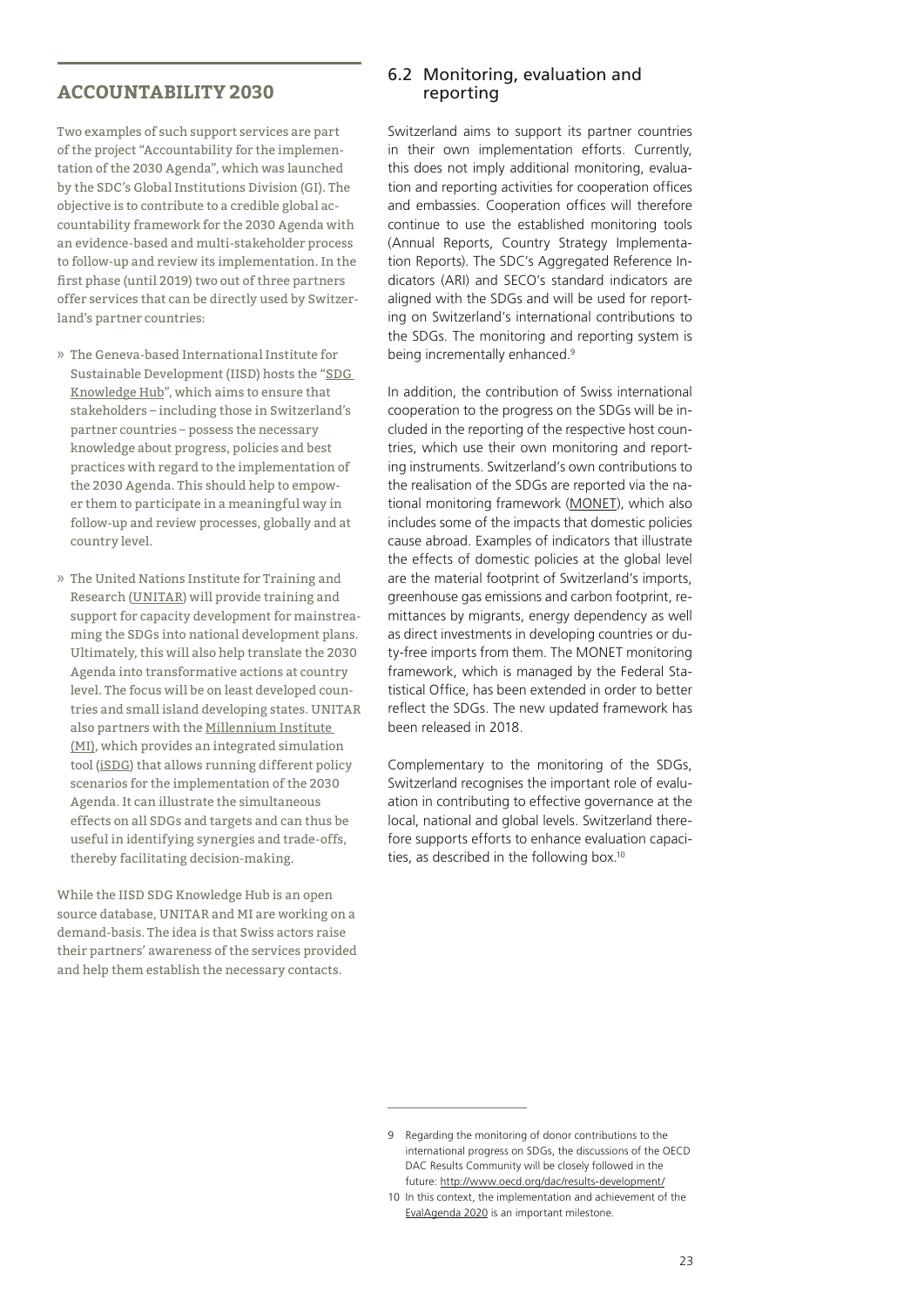#### **EFFECTIVE GOVERNANCE THROUGH ENHANCED EVALUATION CAPACITIES**

Implementing effective policies with a view to reaching the SDGs presents a great challenge for many governments worldwide. [EvalPartners,](https://www.evalpartners.org/) a unique global evaluation network, therefore seeks to increase interdependent levels of evaluation capacities (individual, institutional and enabling environment) for evidence-based and effective governance. The SDC collaborates with EvalPartners, which offer a variety of training courses and workshops, including in the SDC's partner countries. Thanks to these training courses, evaluators are enabled to carry out evaluations in a methodologically correct manner. In addition, training for parliamentarians and government officials aims to sensitise them about the importance of evaluations. To support these efforts, a guide to evaluate the SDGs with an equity-focused and gender-responsive lens has been developed. The guide aims to increase interest among ministries and parliamentarians in evidence-based policy-making, and to encourage them to translate evaluation results into policies. In order to ensure a multi-stakeholder approach, civil society actors, academia and evaluation professionals are included in the evaluation capacity development. Indeed, the training courses are only delivered when the government, parliament and at least one civil society group agree to participate together.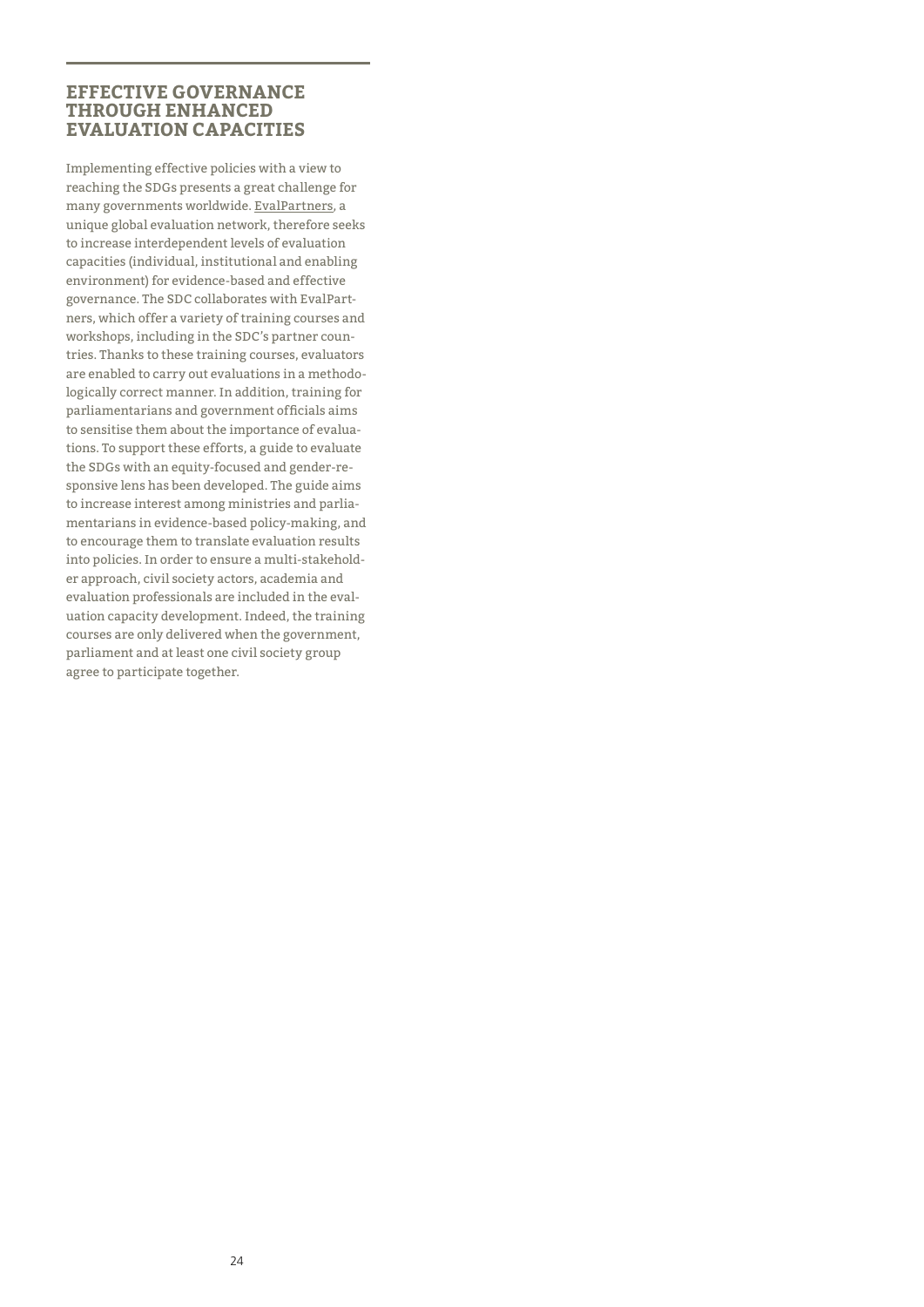# <span id="page-24-0"></span>7 List of publications and guiding tools

[2016 Global Monitoring Report on Development Effectiveness](http://effectivecooperation.org/2016/11/2016-monitoring-report-released/) [2030 Agenda for Sustainable Development](http://www.un.org/ga/search/view_doc.asp?symbol=A/RES/70/1&Lang=E) [2030 Agenda for Sustainable Development in Switzerland](https://www.eda.admin.ch/agenda2030/de/home.html) [Addis Ababa Action Agenda](http://www.un.org/ga/search/view_doc.asp?symbol=A/RES/69/313&referer=/english/&Lang=E) [Brundtland Report: Our Common Future](http://www.un-documents.net/our-common-future.pdf) [CEDRIG – Climate, Environment and Disaster Risk Reduction Integration Guidance \(SDC\)](https://www.cedrig.org/) [EvalPartners](https://www.evalpartners.org/) [Global Indicator Framework for the SDGs and targets of the 2030 Agenda](https://unstats.un.org/unsd/statcom/48th-session/documents/Report-on-the-48th-session-of-the-statistical-commission-E.pdf) [Global Partnership for Education \(GPE\)](https://www.globalpartnership.org/) [Global Partnership for Effective Development and Co-operation](http://effectivecooperation.org/about/principles/) [A Guide to SDG Interactions: From Science to Implementation](https://www.icsu.org/cms/2017/05/SDGs-Guide-to-Interactions.pdf) [The Integrated Model for SDGs strategies \(iSDG\)](https://www.millennium-institute.org/isdg) [IISD SDG Knowledge Hub](http://sdg.iisd.org/) PARIS 21 (Partnership in statistics for development in the  $21<sup>st</sup>$  century) [Millennium Institute](https://www.millennium-institute.org/) [MONET Indicator System](https://www.bfs.admin.ch/bfs/en/home/statistics/sustainable-development/monet.html) [Nairobi Outcome Document](http://effectivecooperation.org/the-nairobi-outcome-document/) [National 2030 Agenda Advisory Group](https://www.eda.admin.ch/agenda2030/en/home/umsetzung/zusammenarbeit-kantone-gemeinden-nichtstaatliche.html) [National 2030 Agenda Working Group](https://www.eda.admin.ch/agenda2030/en/home/umsetzung/der-bund-setzt-sich-ein.html) [SECO Economic Cooperation and Development](https://www.seco-cooperation.admin.ch/secocoop/en/home.html) [SECO Economic Cooperation and Development: Thematic Dossiers](https://www.seco-cooperation.admin.ch/secocoop/en/home/documentation/thematic-dossiers.html) [SDC Disaster Risk Reduction Guidelines](https://www.shareweb.ch/site/DRR/Documents/Types%20of%20activity/SDC_DRR%20Guidelines_2017_English.pdf) [SDC Working Tool on Leaving No One Behind](https://www.shareweb.ch/site/Poverty-Wellbeing/current-poverty-issues/sdgs-agenda2030) [SDG Knowledge Hub](http://sdg.iisd.org/) [SDG LAB](https://www.sdglab.ch/) [Sendai Framework for Disaster Risk Reduction 2015 – 2030](https://www.preventionweb.net/files/43291_sendaiframeworkfordrren.pdf) [Strengthening providers' results frameworks through targets & indicators of the SDGs](http://www.oecd.org/dac/results-development/docs/strengthening-providers-results-frameworks.pdf) [Sustainable Nutrition 4 All \(SN4A\)](http://www.snv.org/project/sustainable-nutrition-all-sn4a-uganda-and-zambia) [Switzerland and the Sustainable Development Goals](https://www.eda.admin.ch/dam/agenda2030/en/documents/flyer-agenda2030_EN.pdf) [Switzerland's initial steps towards the implementation of the 2030 Agenda for Sustainable Development](https://www.eda.admin.ch/dam/mission-new-york/en/documents/Agenda2030.pdf)  [The Roadmap for Peaceful, Just and Inclusive Societies \(SDG 16+\)](http://cic.nyu.edu/sites/default/files/sdg16_roadmap_en_20sep17.pdf) [United Nation Convention on Biological Diversity](https://www.cbd.int/doc/legal/cbd-en.pdf) [United Nation Convention to Combat Desertification](https://www2.unccd.int/sites/default/files/relevant-links/2017-01/UNCCD_Convention_ENG_0.pdf) [United Nations Institute for Training and Research \(UNITAR\)](http://www.unitar.org/) [United Nations' Sustainable Development Knowledge Platform](https://sustainabledevelopment.un.org/)

[Words Into Action: Implementation guides for the Sendai Framework](https://www.preventionweb.net/drr-framework/sendai-framework/wordsintoaction/)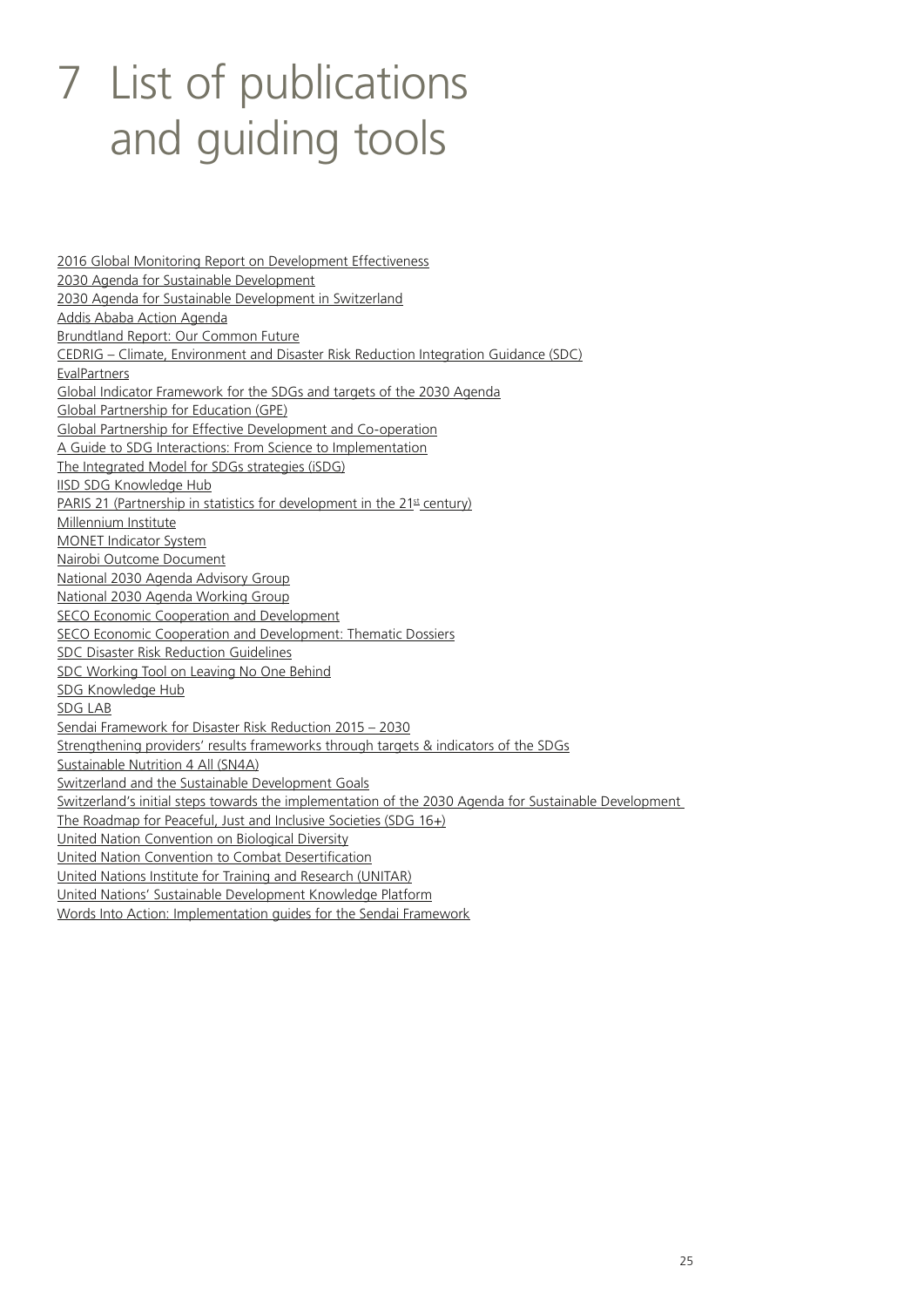# <span id="page-25-0"></span>8 List of references

OECD (2016): Better Policies for 2030: An OECD Action Plan on the Sustainable Development Goals. Available online at [https://www.oecd.org/dac/OECD-action-plan-on-the-sustainable-develop](https://www.preventionweb.net/drr-framework/sendai-framework/wordsintoaction/)[ment-goals-2016.pdf](https://www.preventionweb.net/drr-framework/sendai-framework/wordsintoaction/) [accessed: 28.06.2017].

Swiss Confederation (2016): Dispatch on Switzerland's International Cooperation 2017–2020. Available online in German, French and Italian at [https://www.eda.admin.ch/deza/de/home/deza/strategie/rechts](https://www.eda.admin.ch/deza/de/home/deza/strategie/rechtsgrundlagen-gesetzeverordnungenundbotschaften/botschaft_zur_internationalenzusammenarbeitderschweiz.html)[grundlagen-gesetzeverordnungenundbotschaften/botschaft\\_zur\\_internationalenzusammenarbeitder](https://www.eda.admin.ch/deza/de/home/deza/strategie/rechtsgrundlagen-gesetzeverordnungenundbotschaften/botschaft_zur_internationalenzusammenarbeitderschweiz.html)[schweiz.html](https://www.eda.admin.ch/deza/de/home/deza/strategie/rechtsgrundlagen-gesetzeverordnungenundbotschaften/botschaft_zur_internationalenzusammenarbeitderschweiz.html) [accessed: 28.06.2017].

UN DESA (2016): New forms of cooperation and increased coherence to implement the SDGs. Available online at <https://www.un.org/ecosoc/sites/www.un.org.ecosoc/files/publication/dcf-policy-brief-15.pdf> [accessed: 28.06.2017].

UN General Assembly (2015a): Addis Ababa Action Agenda on the Third International Conference on Financing for Development, A/RES/69/313. Available online at [http://www.un.org/esa/ffd/wp-content/](http://www.un.org/esa/ffd/wp-content/uploads/2015/08/AAAA_Outcome.pdf) [uploads/2015/08/AAAA\\_Outcome.pdf](http://www.un.org/esa/ffd/wp-content/uploads/2015/08/AAAA_Outcome.pdf) [accessed: 28.06.2017].

UN General Assembly (2015b): Transforming our world: the 2030 Agenda for Sustainable Development, A/RES/70/1. Available online at [http://www.un.org/en/ga/search/view\\_doc.asp?symbol=A/RES/70/1](http://www.un.org/en/ga/search/view_doc.asp?symbol=A/RES/70/1) [accessed 28.06.2017].